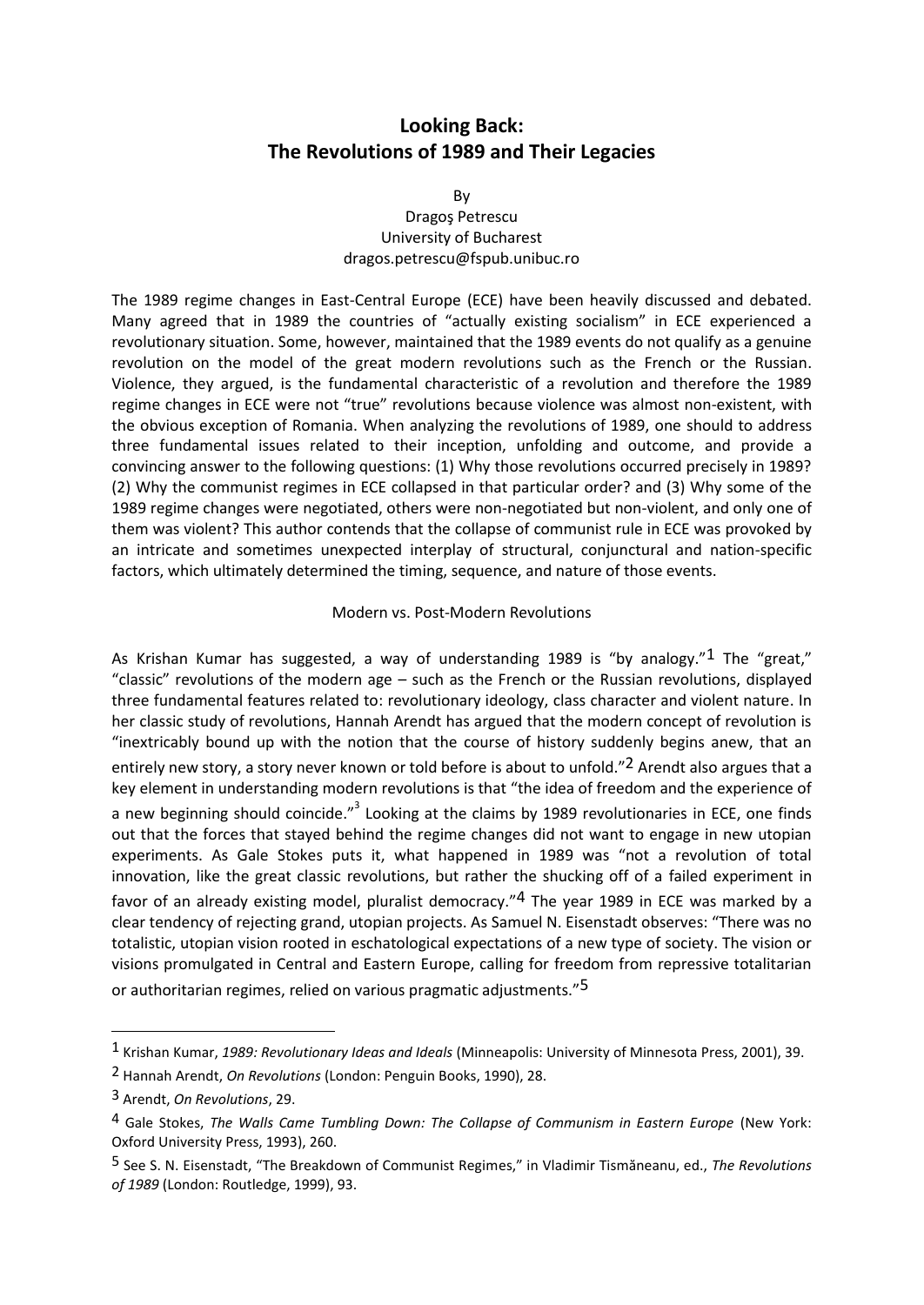A second issue concerns the class character of the 1989 events. One should ask oneself to what extent the events in 1989 constituted a social revolution. The concept of social revolution has been employed by Theda Skocpol in her comparative analysis of the French, Russian and Chinese revolutions. According to Skocpol, social revolutions are "rapid, basic transformations of a society's state and class structures; and they are accompanied and in part carried through by class-based revolts from below."6 Mass mobilization was a fundamental pre-condition for the 1989 regime changes in ECE. Nevertheless, in the case of the 1989 events in ECE, the class character of the revolts from below is seriously questionable. In this respect, Eisenstadt notes: "It would be difficult to say whether these were bourgeois or proletarian revolutions. Even in respect to the classical revolutions, these definitions are not always helpful or enlightening; in respect to the events in Eastern Europe they are meaningless."<sup>7</sup> The same author further asserted: "If there were specific social sectors predominant in bringing down [the communist regimes], they included some intellectuals, certain potential professionals, sometimes abetted by workers, who did not appear to be the bearers of any very strong class consciousness."<sup>8</sup> To sum up, one can speak of determined crowds that poured into the streets of the major cities in ECE and thus contributed to the breakdown of communist rule in the respective countries, but not of a particular, self-conscious class that carried out the 1989 transformations.

Third, one has to examine the issue of revolutionary violence. Charles Tilly stresses the use of force as intrinsically linked with the idea of revolution. According to Tilly, a revolution is: "A *forcible transfer of power* over a state in the course of which at least two distinct blocs of contenders make incompatible claims to control the state, and some significant portion of the population subject to the state's jurisdiction acquiesces in the claims of each bloc [emphasis added]."<sup>9</sup> If violence represents an indispensable ingredient of a "true" revolution, then none of the 1989 regime changes that took place in Poland, Hungary, East Germany, Czechoslovakia or Bulgaria could be termed as revolutions. Ironically enough, only the events in Romania could be described as a "genuine" revolution. Timothy Garton Ash, wrote at the time: "Nobody hesitated to call what happened in Romania a revolution. After all, it really looked like one: angry crowds on the streets, tanks, government buildings in flames, the dictator put up against a wall and shot."10 However, what happens after a certain event could change dramatically our perspective on that event, and this also happened with regard to the 1989 events in Romania. In his concluding remarks to a major international conference celebrating ten years from the "miraculous year" 1989, Garton Ash stated bluntly: "Curiously enough the moment when people in the West finally thought there was a revolution was when they saw television pictures of Romania: crowds, tanks, shooting, blood in the streets. They said: 'That – we know *that* is a revolution,' and of course the joke is that it was the only one that wasn't [original emphasis]." $11$  To conclude this part, it may be argued that a majority of the authors who addressed the 1989 regime changes in ECE agreed more or less to the idea that those events constituted revolutions, but a special kind of revolutions.

There are at least three main differences between the 1989 events in ECE and the "great" revolutions in the sense that the revolutions of 1989 were neither utopian, nor violent, and did not have a class character. Garton Ash confessed that there is indeed a problem of assessing "in what

 $8$  Ibid.

 $\overline{a}$ 

<sup>6</sup> Theda Skocpol, *States and Social Revolutions: A Comparative Analysis of France, Russia and China* (Cambridge: Cambridge University Press, 1979), 4.

<sup>7</sup> Eisenstadt, "The Breakdown of Communist Regimes," 91.

<sup>9</sup> Charles Tilly, *European Revolutions, 1492-1992* (Oxford: Blackwell, 1993), 8.

<sup>10</sup> Timothy Garton Ash, *The Magic Lantern: The Revolution of '89 Witnessed in Warsaw, Budapest, Berlin and Prague* (New York: Vintage Books, 1993), 20; orig. publ. 1990.

<sup>11</sup> Timothy Garton Ash, "Conclusions" to Sorin Antohi and Vladimir Tismăneanu, eds., *Between Past and Future: The Revolutions of 1989 and Their Aftermath* (Budapest: Central European University Press, 2000), 395.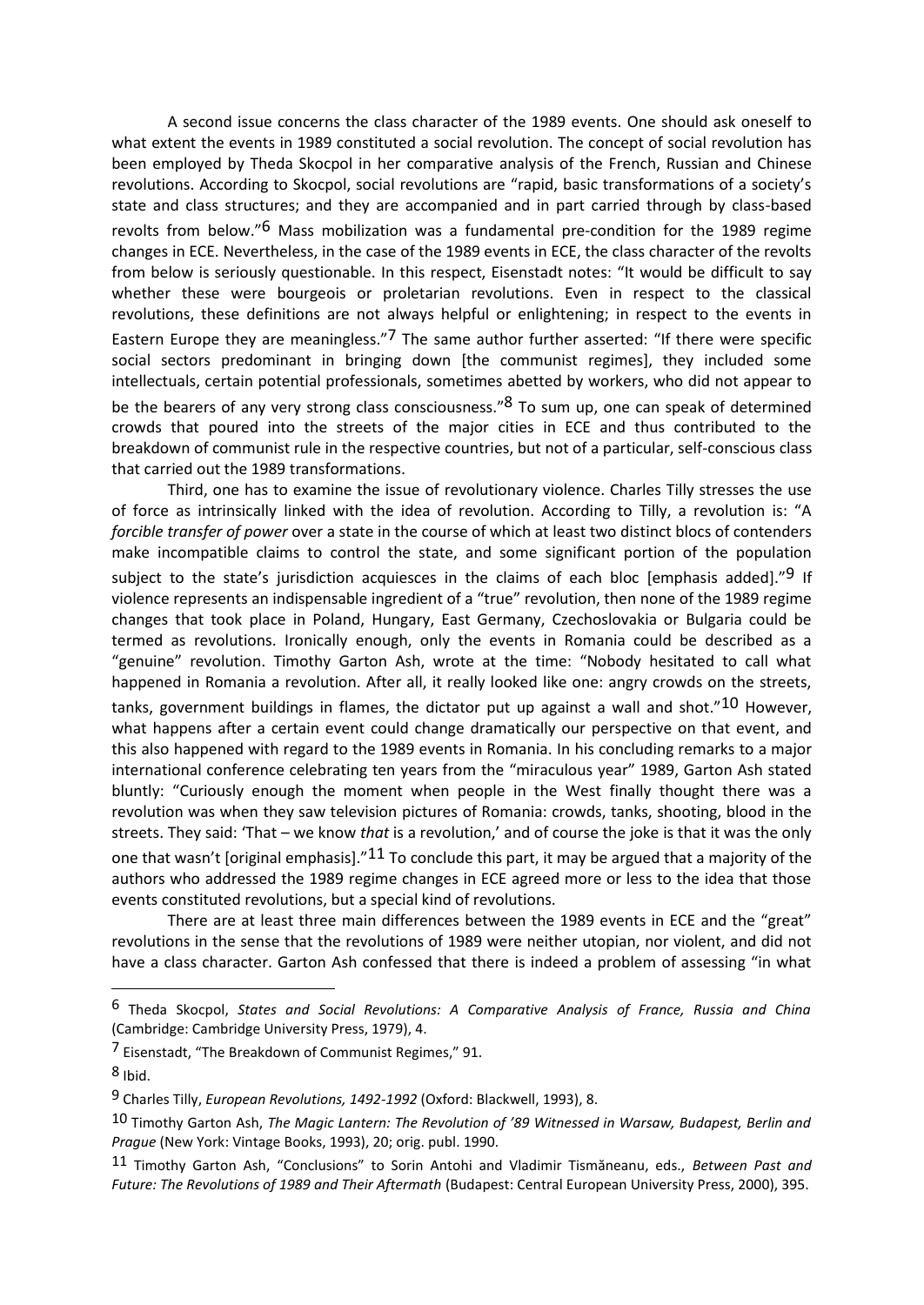sense this was a revolution" and aptly observed: "In fact *we always have to qualify it*; we call it 'velvet,' we call it 'peaceful,' we call it 'evolutionary,' someone … calls it 'rebirth' not revolution, I call it 'refolution' [emphasis added]."12

The first phase of the 1989 revolutions consisted of the "peaceful revolutions" in Poland in Hungary. It should be stressed from the outset that the crucial element of the Polish inception and the subsequent Hungarian ensuing of the 1989 wave of political changes in ECE was the *roundtable principle* observed in both countries by the communist power elites and the opposition groups. The Polish Roundtable Talks, which lasted from February to April, concluded with an agreement that recognized the legal right of Solidarity to exist and thus inaugurated the revolutionary year 1989. As Adam Michnik noted: "The Round Table signified a willingness to transform what had been a policeman's monologue into a political dialogue." $13$  The term "negotiated revolutions" is perhaps the most appropriate to characterize the 1989 regime changes in Poland and Hungary. As Rudolf L. Tökés pointed out in his analysis of the Hungarian case, the term "negotiated" characterizes best the process of political bargaining that led to a regime change in that country.<sup>14</sup> According to Tökés, the term "negotiated revolution" has a twofold meaning: "Is both a descriptive label and a metaphor to call attention to the political ambiguity of the outcome."<sup>15</sup> The idea of political bargaining within the constitutional framework of the Hungarian state was also emphasized by Béla K. Király, who argued that in 1989 Hungary experienced a "lawful revolution" that occurred peacefully "within the constitutional framework of the state."<sup>16</sup> Former dissident János Kis has proposed the term "regime change," understood as a "peculiar type of rapid social transformation." According to Kis, the particularity of such a social transformation resides in the fact that has elements pertaining to both revolution and reform.17

The second phase of the 1989 revolutions was characterized by the non-negotiated, i.e. not based on the roundtable principle, but non-violent breakdown of communist rule in East Germany and Czechoslovakia, as well as by the palace coup in Bulgaria. The major feature of these nonnegotiated non-violent revolutions was that political bargaining regarding the transition to a new political order occurred only after massive mobilization from below. The respective regimes, although did not open roundtable talks with the political opposition previous to the wave of mass mobilization, refrained themselves from ordering a bloodbath in order to suppress the street protests. Kitschelt et al. have put forward the term "regime change by implosion," which can be applied to the regime changes in East Germany and Czechoslovakia: "Where implosions take place, the former elites have the least bargaining power in the transition and are shunted aside by opposition forces that quickly gain organizational and ideological predominance."<sup>18</sup> For the particular case of East Germany, the scholarly literature has retained the term "spontaneous revolution." As Karl-Dieter Opp observed: "The revolution in the GDR is so fascinating because it

<sup>12</sup> Garton Ash, "Conclusions" to Antohi and Tismăneanu, eds., *Between Past and Future*, 395.

<sup>13</sup> Adam Michnik, "A Specter Is Haunting Europe," in idem, *Letters from Freedom: Post-Cold War Realities and Perspectives*, ed. by Irena Grudzińska Gross (Berkeley: University of California Press, 1998), 117; orig. publ. in *Gazeta Wyborcza*, 9 May 1989.

<sup>14</sup> Rudolf L. Tökés, *Hungary's Negotiated Revolution: Economic Reform, Social Change, and Political Succession, 1957-1990* (Cambridge: Cambridge University Press, 1996), 7-8.

<sup>15</sup> Tökés, *Hungary's Negotiated Revolution*, 439.

<sup>16</sup> Béla K. Király, "Soft Dictatorship, Lawful Revolution, and the Socialists' Return to Power," in idem, ed., *Lawful Revolution in Hungary, 1989-94* (Boulder, CO: Social Science Monographs, 1995), 5..

<sup>17</sup> János Kis, "Between Reform and Revolution: Three Hypotheses About the Nature of the Regime Change," in Király, ed., *Lawful Revolution in Hungary*, 53.

<sup>18</sup> Herbert Kitschelt, Zdenka Mansfeldova, Radoslaw Markowski and Gábor Tóka, *Post-Communist Party Systems: Competition, Representation, and Inter-Party Cooperation* (Cambridge: Cambridge University Press, 1999), 31.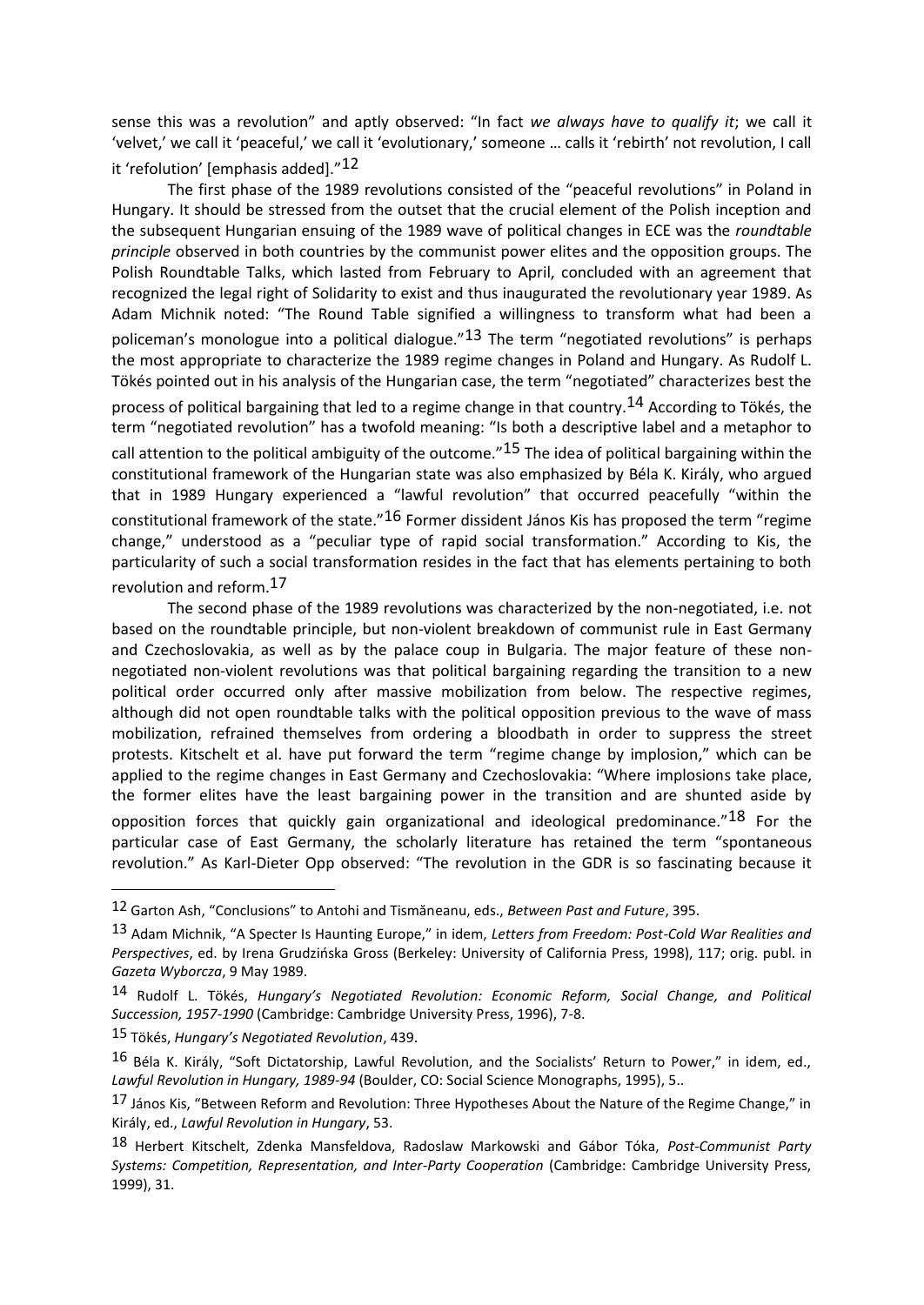both occurred spontaneously and ensued nonviolently…. A revolution is *spontaneous* if the protests are not organized [original emphasis]."<sup>19</sup> In the case of former Czechoslovakia, the most utilized term was that of "velvet revolution."20 The cases of Bulgaria and Romania differed in the sense that the regime change in Bulgaria was non-violent while Romania witnessed a bloody revolution. In Bulgaria, the day after the fall of the Berlin Wall a coup was initiated from within the inner circle of power and resulted in the replacement of the supreme leader of the Bulgarian communists with a younger apparatchik. The Bulgarian palace coup was aimed at initiating a "preemptive reform" meant to ensure the survival of the communist power elite into the new political order.<sup>21</sup> However, the coup initiated the non-violent revolution: the change at the top of the communist party triggered a massive and unprecedented mass mobilization under the lead of the united opposition, which opened the way towards a real change of system in that country.

The communist regime in Romania was the last in a row to collapse in 1989, and its collapse was marked by bloodshed and violence. The Romanian revolution was violent and contradicted therefore the non-violent character of the rest of the 1989 revolutions in ECE. Since the opponents of the regime could not organize themselves politically under communism and thus pave the way for the systemic changes of the year 1989, there was no organized dissident group that could fill the power vacuum generated by the sudden demise of the regime. Instead, there were ultimately those who learned politics by doing it, that is, the second- and third-rank communist bureaucrats, who, in those moments of general confusion, took over the provisional government. Although violent, Romania's exit from communism was perceived as being the least radical from among the former Soviet bloc countries because of the obvious continuity between the communist regime and the successor regime in terms of political elite recruitment. As Linz and Stepan aptly put it, Romania was "the only country where a former high Communist official was not only elected to the presidency in the first free election, but re-elected."<sup>22</sup> Consequently, the Romanian revolution was characterized as "doubtful," "entangled," "diverted," "unfinished," "stolen" or "gunned down."

When looking for a definition of 1989, one could start from the fact that the 1989 events in ECE took power elites and populations by surprise. True, revolutions are generally unexpected and perhaps this is why they represent a fascinating research topic. Still, in the case of the 1989 events in ECE one could also employ a term that was originally used by Paul Kecskemeti to characterize the 1956 Hungarian Revolution, and call them the "unexpected revolutions."23 The revolutions of 1989 did not initiate a "new beginning" because they did not seek for one. What was at stake was the departure from a project that aimed at solving a crisis of modernity by serving the cause of freedom and equality which proved to be an utter failure. Consequently, violence, utopian dreams and class struggle were not on the agenda of a majority of the revolutionaries of 1989 and thus one may advance the idea that the revolutions of 1989 were the first revolutions of the postmodern age. As Jürgen Kocka perceptively argued, the communist regimes, like the fascist ones, were "modern dictatorships" because the causes they served, as well as their scopes and means, were intrinsically

<sup>19</sup> Karl-Dieter Opp, "Some Conditions for the Emergence of Spontaneous, Nonviolent Revolutions," in Karl-Dieter Opp, Peter Voss and Christiane Gern, *Origins of a Spontaneous Revolution: East Germany, 1989* (Ann Arbor: The University of Michigan Press, 1995), 225.

<sup>20</sup> John F. N. Bradley, *Czechoslovakia's Velvet Revolution: A Political Analysis* (Boulder, CO: East European Monographs, 1992), 105.

<sup>21</sup> Kitschelt et al., *Post-Communist Party Systems*, 30.

<sup>22</sup> Juan J. Linz and Alfred Stepan, *Problems of Democratic Transition and Consolidation: Southern Europe, South America, and Post-Communist Europe* (Baltimore: The Johns Hopkins University Press, 1996), 344.

<sup>23</sup> Paul Kecskemeti, *The Unexpected Revolution: Social Forces in the Hungarian Uprising* (Stanford: Stanford University Press, 1961).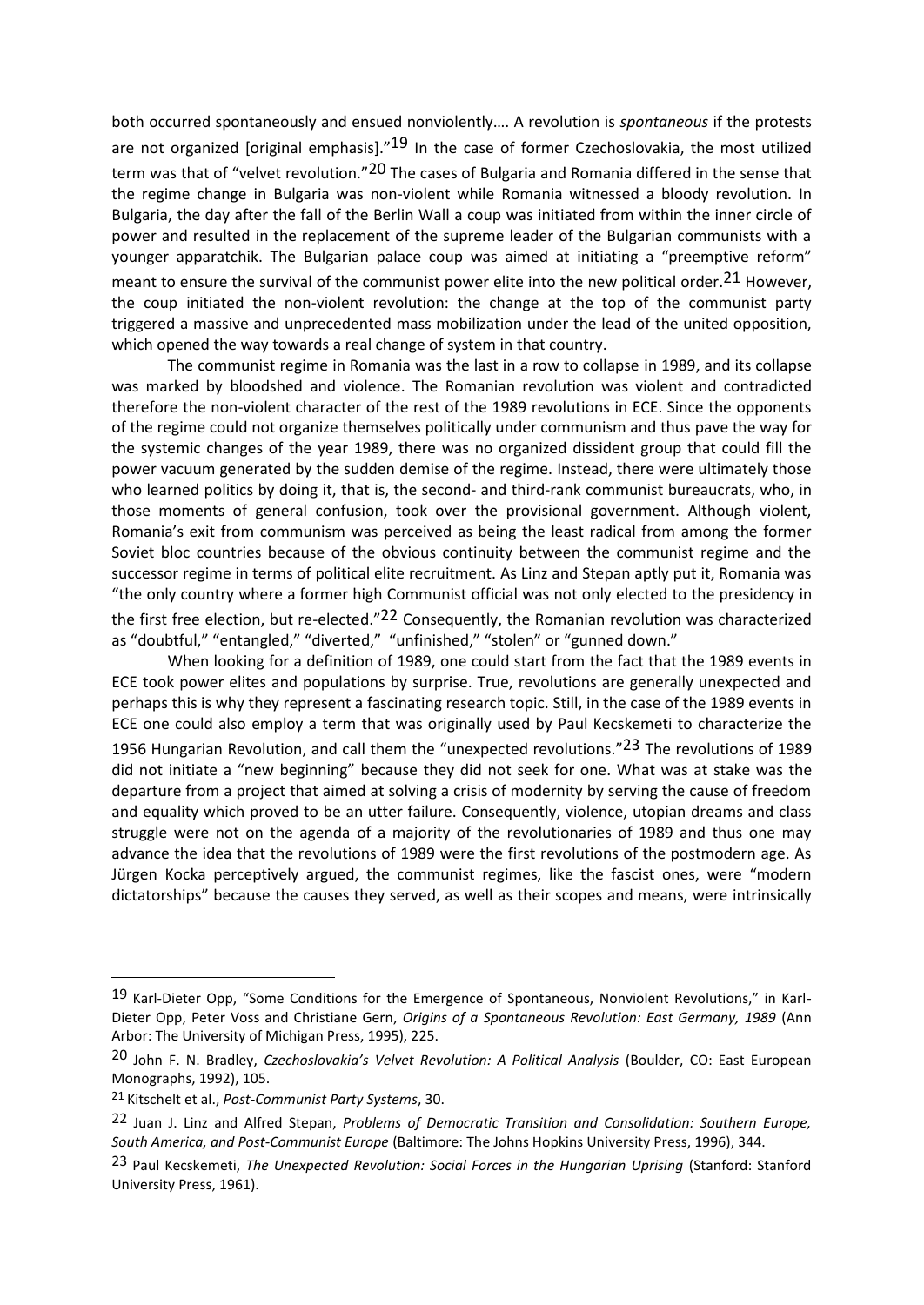modern: "For the communist and fascist dictatorships of the twentieth century the rule was: the modernity of their methods and goals corresponded to the modernity of their causes."24

There was something new that made the 1989 revolutions in ECE not only different from the "classic" revolutions, but also unique. In this respect, Eisenstadt's discussion on the "postmodern" features of 1989, seen as an upheaval against the failed project of modernity in Sovietized Europe is perhaps the most appropriate to characterize those events. In Eisenstadt's view, one could identify similarities between 1989 and the "classic" revolutions with regard to: "The close relations among popular protests, struggles in the center, and the intellectual groups that developed; the place of principled protest; [and] the emphasis on the legitimacy of such protest, central in all of them."25 Nevertheless, the same author identifies a series of elements present in the revolutions of 1989 that could be compared with certain developments in Western societies that have been described as "postmodern." Regarding the revolutions of 1989, Eisenstadt points towards some elements that might be defined as "postmodern," such as: "The decharismatization of the centers, the weakening of the overall societywide utopian political vision and of the missionary-ideological components." As he further states: "Even when the belief in democracy and the free market sometimes evince such elements, there is a concomitant disposition of many utopian orientations to disperse; 'daily' and semi-private spheres of life become central." $26$  Thus, drawing on the argument put forward by Eisenstadt, it might be argued that the revolutions of 1989 were simply "postmodern" because they were non-utopian, non-violent – the Romanian exception notwithstanding, and were not carried out in the name of a particular class.

## Explaining the Collapse: Culture, Structure, and Contingency

The changes initiated in 1989 in East-Central Europe involved not only a transition from communist authoritarian rule to a political democracy, but also a structural change from a centrally-planned economy to a functional market economy, with enormous social costs. After the communist takeovers, the newly installed regimes engaged in a process of decisive "breaking through." As Jowitt aptly demonstrated, such a process meant the elimination of those structures, values, attitudes and behaviors that were perceived by the communist revolutionary elite as major obstacles to the fulfillment of its agenda of political, social and economic change.<sup>27</sup> The revolutions of 1989 undertook the monumental task of restoring the structures, values, attitudes and behaviors the communist regimes strove to eliminate for almost fifty years.

Drawing on Eisenstadt's analysis, this work proposes the generic term "postmodern" revolutions when referring to the 1989 breakdown of communist rule in ECE. Another theoretical challenge is to provide a working definition of such a revolution. Numerous authors have argued that violence should be considered an essential ingredient of a revolution. According to such a criterion, only the 1989 events in Romania could be characterized as a "true" revolution. However, what characterized the 1989 revolutions was the immediate potential for open and fatal violence, and not necessarily the actual recourse to it. One should thus consider two main issues when devising such a working definition. First, mass mobilization and protest should be regarded as an important precondition of this kind of revolutions. Second, the revolutionary situation in ECE in 1989 differed

<sup>24</sup> Jürgen Kocka, "The GDR: A Special Kind of Modern Dictatorship," in Konrad H. Jarausch, ed., *Dictatorship as Experience: Towards a Socio-Cultural History of the GDR* (New York: Berghahn Books, 1999), 22.

<sup>25</sup> Eisenstadt, "The Breakdown of Communist Regimes," 100.

<sup>26</sup> Eisenstadt, "The Breakdown of Communist Regimes," 101.

<sup>27</sup> Kenneth Jowitt, *Revolutionary Breakthroughs and National Development: The Case of Romania, 1944-1965* (Berkeley: University of California Press, 1971), 7-8.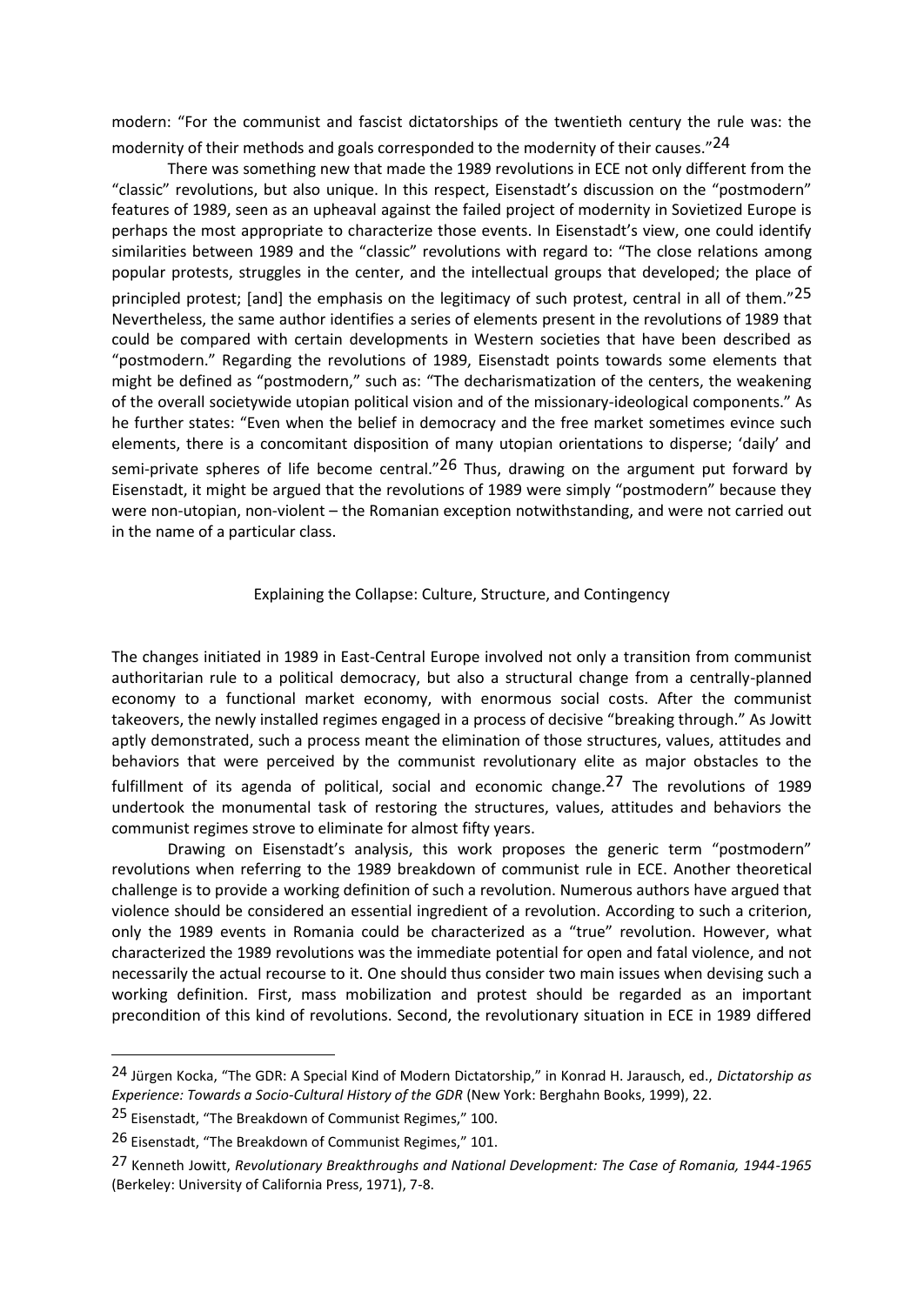from the classic revolutionary situations in the sense that although an immediate potential for open and fatal violence did exist, violence was rather the exception and not the norm.

The following three definitions of a revolution have been considered in order to coin the definition of a revolution employed by the present work: (1) "A revolution is a rapid, fundamental, and violent domestic change in the dominant values and myths of a society, in its political institutions, social structure, leadership, and government activity and policies" (Samuel P. Huntington); (2) A revolution is: "A rapid and fundamental change of system" (Leslie Holmes); and (3) A revolution is: "The replacement of the elite and the introduction of a new political or economic order after (violent or nonviolent) protests by the population" (Karl-Dieter Opp).<sup>28</sup> From these, it has been devised the following working definition of a revolution which is utilized throughout the rest the present work: *A revolution is a rapid and fundamental domestic change in the dominant values and myths of a society, in its political institutions, social structure, leadership, and government activity and policies, following violent or non-violent mass protests.*

The next step is to provide a theoretical model able to explain the demise of communist regimes in six countries with different cultural-historical and socio-economic backgrounds, and characterized by distinct political cultures. This work introduces the *1989 sequence of collapse of communist dictatorships in ECE*. In other words, it considers that the communist rule in the six countries under scrutiny collapsed during the year 1989 in the following order: Poland, Hungary, East Germany, Czechoslovakia, Bulgaria, and Romania. Further explanation is nevertheless required with regard to the place occupied by Bulgaria within the 1989 sequence of collapse. One might ask why Bulgaria is placed after Czechoslovakia in the aforementioned sequence of collapse since, on 10 November 1989, the Secretary General of the Bulgarian Communist Party, Todor Zhivkov was forced to resign and was replaced by the sitting Minister of Foreign Affairs, Petar Mladenov. The present analysis considers that the political transformations in Bulgaria gained momentum from early December 1989 onwards, especially after the creation of the Union of Democratic Forces (UDF) on 7 December.29

To paraphrase Garton Ash, the six communist dictatorships that collapsed throughout the year 1989 need qualifying as much as the revolutions that brought them down. Since variations among the Soviet bloc countries did exist, one has to specify what kind of "modern dictatorships" were the communist dictatorships in the six countries under discussion. The 1989 sequence of collapse, i.e. Poland – Hungary – East Germany – Czechoslovakia – Bulgaria – Romania, consisted in fact of the demise of three types of communist dictatorships: (1) "national-accommodative" (Poland and Hungary); "welfare" (East Germany and Czechoslovakia); and (3) modernizing-nationalizing (Bulgaria and Romania). The term "national-accommodative" communist dictatorship employed by this author for Poland and Hungary has been coined by Herbert Kitschelt, Zdenka Mansfeldova, Radoslaw Markowski and Gábor Tóka who have distinguished between "bureaucratic-authoritarian,"

"national-accommodative" and "patrimonial" communist regimes.30 One can easily observe that the initiation of the 1989 sequence of collapse originated in the camp of "national-accommodative" communist dictatorships, where the 1989 revolutions took the form of "negotiated revolutions" based on the roundtable principle. To characterize the communist dictatorships in East Germany and

<sup>28</sup> See Samuel P. Huntington, *Political Order in Changing Societies* (New Haven: Yale University Press, 1968), 264; Leslie Holmes, *Post-Communism: An Introduction* (Cambridge: Polity Press, 1997), 131; and Karl-Dieter Opp, "Some Conditions for the Emergence of Spontaneous, Nonviolent Revolutions," in Opp, Voss and Gern, *Origins of a Spontaneous Revolution*, 225.

<sup>&</sup>lt;sup>29</sup> Duncan M. Perry, "From Opposition to Government: Bulgaria's 'Union of Democratic Forces' and its Antecedents," in Wolfgang Höpken, ed., *Revolution auf Raten: Bulgariens Weg zur Demokratie* (Munich: Oldenbourg Wissenschaftsverlag, 1996), 34. See also R. J. Crampton, *A Concise History of Bulgaria*, 2nd ed. (Cambridge: Cambridge University Press, 2005), 212-13; and Ivan Ilchev, *The Rose of the Balkans: A Short History of Bulgaria*, transl. from Bulgarian by Bistra Roushkova (Sofia: Colibri, 1995), 402-403.

<sup>30</sup> Kitschelt et al., *Post-Communist Party Systems*, 39.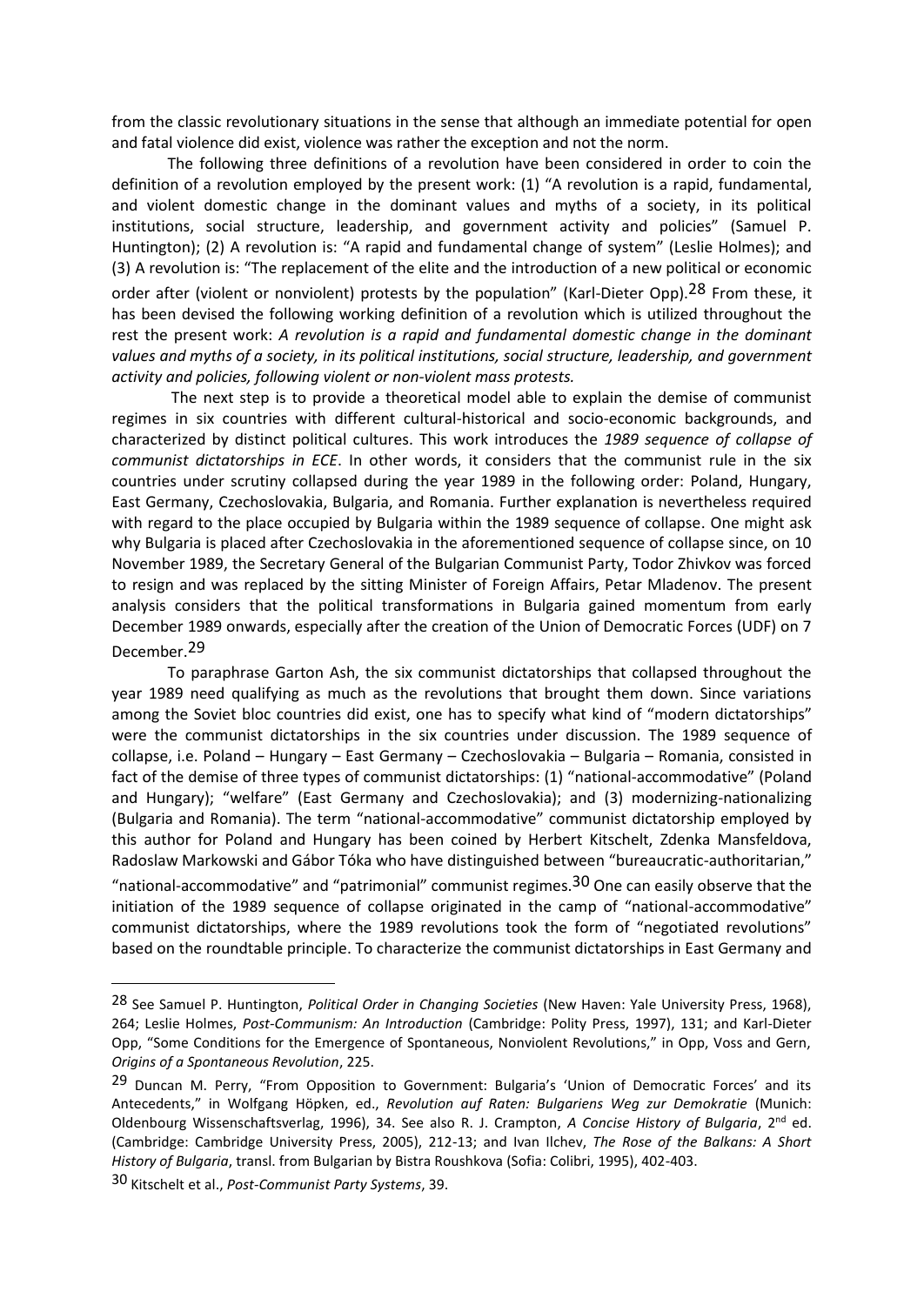Czechoslovakia – although the term applies more to the Czech lands than to Slovakia, this author follows Konrad H. Jarausch who has coined the concept of "welfare dictatorship." As Jarausch has aptly shown in his analysis of former GDR, such regimes were characterized by a fundamental contradiction between "care and coercion." $31$  The demise of the "welfare dictatorships" in East Germany and Czechoslovakia occurred through non-negotiated non-violent revolutions, and was influenced by the "negotiated revolutions" in neighboring Poland and Hungary. As far as Romania and Bulgaria are concerned, it is this author's opinion that the communist dictatorships established in those countries can be termed as *modernizing-nationalizing dictatorships*. The emphasis on the "dynamic political stance" in this respect is crucial: the communist regimes in both countries perceived their party-states in the making as not completely modern *and* national, and therefore devised policies aimed at spurring industrial development and creating ethnically homogenous "socialist" nations.32 Having defined the 1989 sequence of collapse of state socialism in ECE, let us turn now towards presenting a theoretical model aimed at providing a causal explanation for the inception, unfolding and outcome of the 1989 revolutions in ECE.

To explain the collapse of communism in ECE, this paper employs a model-building approach. The main assumption is that the 1989 revolutions were determined by a complicated aggregation of *structural*, *nation-specific* and *conjunctural* factors. These factors operated and interacted in various ways in each of the countries analyzed, but they were nevertheless present in each case. Such a model is able to accommodate issues of path-dependency, patterns of compliance and contestation under communist rule and questions of interdependence at both international and Soviet Bloc level. The particular way in which the above-mentioned factors aggregated determined eventually the nature of the revolution in each of the cases discussed, i.e. negotiated or nonnegotiated, peaceful or violent, as well as the order in which the six communist dictatorships were overthrown. Such an analysis has been inspired by Ole Nørgaard and Steven L. Sampson who, in their 1984 study "Poland's Crisis and East European Socialism," have explained the birth of the Polish Solidarity as an outcome of social and cultural factors.<sup>33</sup> Let us examine the way Nørgaard and Sampson have defined the three categories of factors, i.e., "structural," "conjunctural" and "specific" in their pioneering work.

Structural factors refer to "the relations between society's economic and political organization on the one hand, and the expectations and demands of key social groups on the other. *Structural factors are relevant to all the socialist countries* [emphasis added]." As for the conjunctural factors, their examination aims at explaining: "Why the structural crisis appears at a certain point in time." As the two authors point out, "conjunctural factors are neither intrinsically socialist nor particularly Polish in origin." Finally, Nørgaard and Sampson introduce the nationspecific factors, whose role is "to explain why contradictions are expressed differently from one country to another." They also note: "These *nation-specific factors* (not to be confused with nationalism) determine the precise nature of the social response to the structural and conjunctural factors [original emphasis]."34

*Structural factors* are common to all societies in which "state socialism" came into being by the imposition of the Soviet model from "above and abroad," and whose exit from communism occurred during the same year 1989. In the terms of the present analysis, two structural factors are of prime importance: (1.1) economic failure; and (1.2) ideological decay. *Economic failure* refers

<sup>31</sup> Jarausch, "Care and Coercion: The GDR as Welfare Dictatorship," in idem, ed., *Dictatorship as Experience*, 59-60.

<sup>32</sup> Rogers Brubaker, *Nationalism Reframed: Nationhood and the National Question in the New Europe* (Cambridge: Cambridge University Press, 1996), 5, 63.

<sup>33</sup> Ole Nørgaard and Steven L. Sampson, "Poland's Crisis and East European Socialism," in *Theory and Society*, Vol. 13, No. 6 (November 1984), 773-801. See also Michael D. Kennedy, *Professionals, Power and Solidarity in Poland: A Critical Sociology of Soviet-Type Society* (Cambridge: Cambridge University Press, 1991), 60-62.

<sup>34</sup> See Nørgaard and Sampson, "Poland's Crisis," 773-74.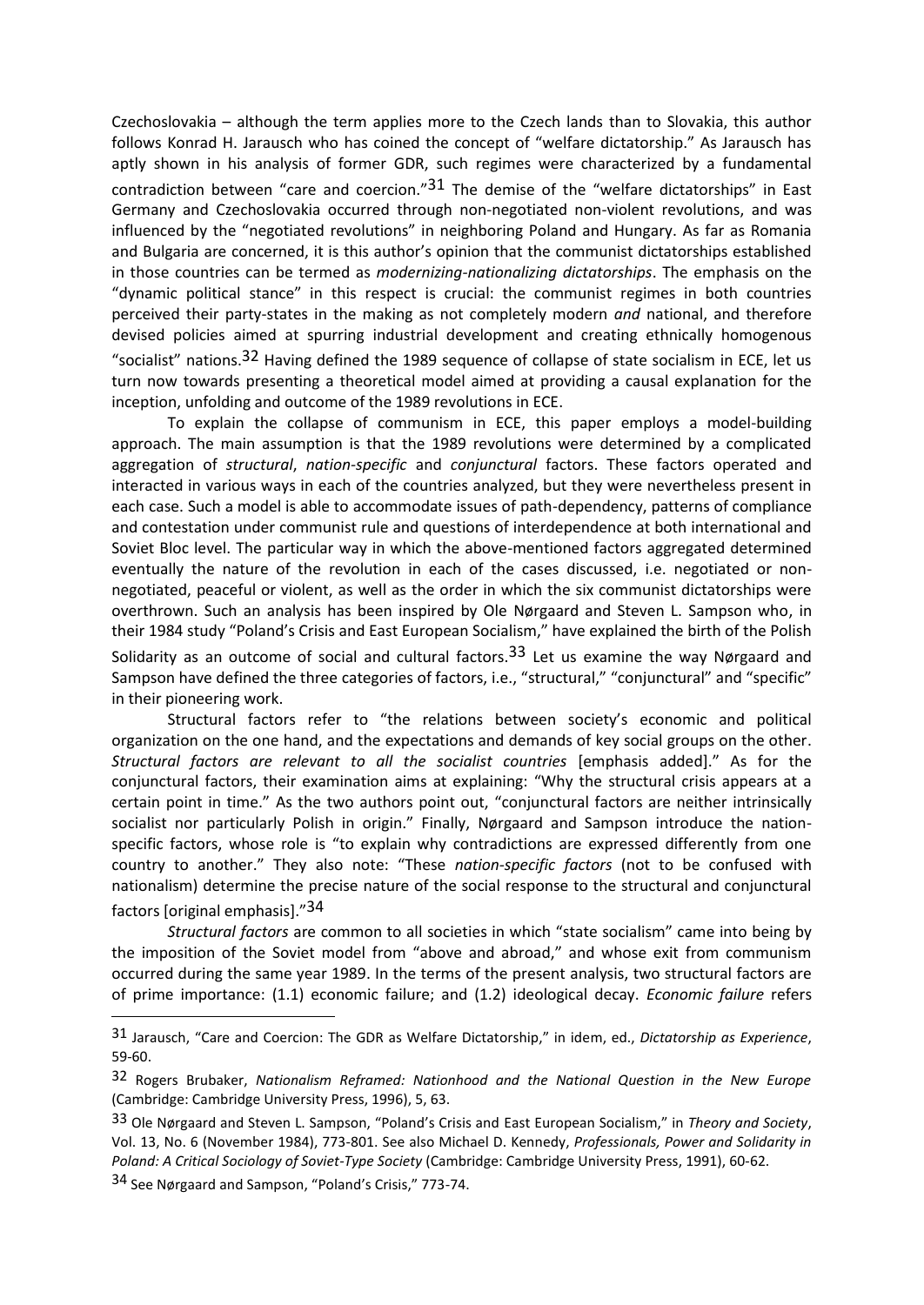primarily to the perceived failure of state socialism to offer a living standard similar to that of the more advanced Western, capitalistic societies, and not necessarily to the absolute failure of those regimes to achieve a certain level of economic development. Nevertheless, in the countries of "actually existing socialism" economic performance was an essential source of legitimacy for the regime. At the same time, the economies of the Sovietized countries in ECE were transformed in accordance with the Stalinist model of "command economy," which meant that the party-state in the making was both proprietor and conductor of the economy.<sup>35</sup> The slogan "Heavy industry at all costs" epitomized the developmental pattern imposed by the communist parties in power through central planning.<sup>36</sup> However, the resources available did not permit a simultaneous accelerated growth of primary and secondary sectors. Since the decision regarding which sectors were to be further developed was primarily political, the central planners favored, especially until the death of Stalin in 1953, the "producer goods" sector. Therefore, the "consumer goods" sector was consistently neglected throughout the entire period of communist rule in favor of heavy industry. Thus, the policy of sustained investments in heavy industry resulted in increasing shortages of consumer goods that affected directly the population.<sup>37</sup> Thus, the constant deprivations to which consumers throughout ECE were subjected to – though to different degrees, depending on the epoch and country, contributed to the final demise of the communist regimes in ECE. As Aldcroft and Morewood have observed: "The consumer was asked to endure innumerable deprivations which would have been intolerable in the West and which ultimately sparked revolution in Eastern Europe."38

The way economic failure was perceived by the populations living in each of the six countries discussed deserves further examination. For instance, in the case of Romania, and to some extent in that of Poland, the economic situation led to increasing dissatisfaction with the regime by significant strata of the population. Communist Romania represents perhaps the most telling example of the economic failure of state socialism. A timid attempt to reform the command economy in that country was made in the late 1960s. Its main proponent, however, did not succeed in face of the supporters of a centrally planned economy of which the most prominent was the supreme leader of the party himself, and was marginalized beginning in 1968. Although the first signs of a deep economic crisis appeared in the mid-1970s, the party took the political decision to pursue the pattern of extensive development of steel and heavy industries. In the early 1980s, another political decision put a considerable strain on the already declining economy of the country: Ceauşescu decided to pay back Romania's external debt, which in late 1981 rose to over \$ 10 billion. In order to achieve this goal, the regime took the measure of drastically reduce imports. Thus, beginning with 1981-1982 Romania entered a period of chronic shortages of foodstuffs and other basic things such soap, toothpaste and detergents. Thus, during the 1980s, that country witnessed a decline in the standard of living "unmatched since the famine of the postwar period," as an informed observer of Romanian affairs put it.<sup>39</sup> As a consequence, in 1989 the situation in Romania was significantly different from that in the rest of the Sovietized Europe, with the possible exception of Albania: due to the miseries of everyday life, the potential for protest of a majority of the population was

appreciable.

 $\overline{a}$ 

<sup>35</sup> Moshe Lewin, *Political Undercurrents in Soviet Economic Debates: From Bukharin to the Modern Reformers* (London: Pluto Press, 1975), 113-14.

<sup>36</sup> Derek H. Aldcroft and Steven Morevood, *Economic Change in Eastern Europe since 1918* (Aldershot, UK: Edward Elgar Publishing, 1995), 110.

<sup>37</sup> George Kolankiewicz and Paul G. Lewis, *Poland: Politics, Economics and Society* (London: Pinter Publishers, 1988), 102.

<sup>38</sup> Aldcroft and Morewood, *Economic Change in Eastern Europe*, 106.

<sup>39</sup> Michael Shafir, *Romania – Politics, Economics and Society: Political Stagnation and Simulated Change*  (London: Frances Pinter Publishers, 1985), 117.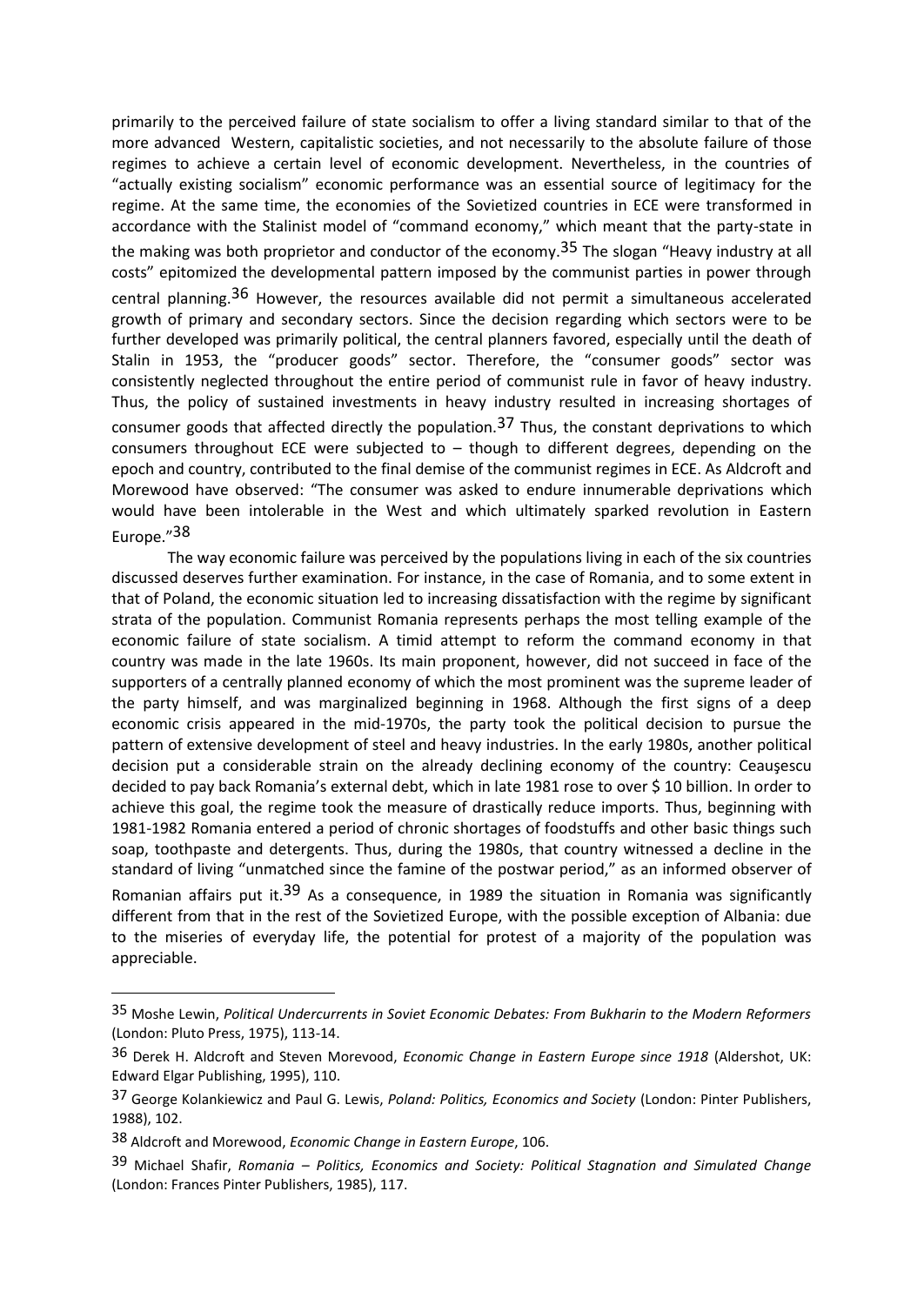In the Polish case, the relationship between economic performance and the outbreak of social protest has been addressed by numerous authors. As Bartłomiej Kamiński has aptly shown, the Polish communist economy went through four major "investment cycles," as follows: (1) 1949- 1957; (2) 1958-1971; (3) 1972-1982; and (4) 1983-1988.40 Each of these cycles ended up with a deep political crisis. The first three cycles concluded with the crises of 1956, 1970 and 1981, which were in turn followed by a "normalization" period that ensured the survival of the regime. All these crises led to a change at the top of the hierarchy of the PUWP. The fourth cycle, 1983-1988, ended up with a crisis that brought down the communist regime in Poland and initiated the 1989 "snowball effect," that is, the chain reaction that led to the demise of communist regimes throughout ECE.

In other cases, such as that of communist Hungary, where the attempts at reforming the command economy bore some fruit during the 1970s, it was rather the relative dissatisfaction felt by major segments of the population that undermined the regime. In the late 1960s, Hungarian communists engaged in a systemic change of the command economy and thus in 1968 the Kádár regime introduced a set of economic reforms, known as the New Economic Mechanism (NEM). Economist János Kornai argues that the Hungarian reform, which consisted in the "radical abolition of short-term mandatory planning," proved its viability in spite of a partially developed market mechanism.41 Although some analyses have showed that the NEM failed in terms of macroeconomic results, it succeeded in initiating a timid institutional devolution of the regime and developing an enterprise culture. People engaged in supplementary working hours in the second economy, in addition to the job they had in the first economy, in order to increase their income.<sup>42</sup> Towards the late 1980s, the performance of the economy started to diminish. If one applies the theory of short-term setbacks to the Hungarian case, the situation in the late 1980s can be explained as follows: after the "golden period" of high consumption and rising expectations, the period of relative economic stagnation during the 1980s led to a rise of societal dissatisfaction with the regime.

In terms of absolute or relative dissatisfaction with the economic performance of the command economies in ECE, one should be reminded the words of sociologist Daniel Chirot: "No East European country, not even Romania, was an Ethiopia or a Burma, with famine and a reversion to primitive, local subsistence economies."43 As Chirot pointed out, Romania and to some extent Poland were experiencing economic difficulties, but they were still far from being in a situation that would allow a comparison with the troubled countries of the so-called Third World. In this respect, Chirot further argues: "Other economies – in Hungary, but even more so in Czechoslovakia and East Germany – were failures only by the standards of the most advanced capitalist economies. *On a*  world scale these were rich, well-developed economies, not poor ones [emphasis added].<sup>44</sup> Thus, one should stress once again that in terms of economic development, the difference between the developed countries of the First World and the developing communist countries of the Second World, although appreciable, proved to be surmountable in the aftermath of 1989 as compared to the wide gap that separated the Second World from the underdeveloped countries of the Third World.

The present work is concerned with the 1989 collapse of communist rule in ECE, and thus the problem of real or perceived economic failure in each of the six cases should be discussed in the context of the strategies put forward by those regimes in order to achieve economic legitimacy.

<sup>40</sup> Kamiński, *The Collapse of State Socialism*, 120-21.

<sup>41</sup> János Kornai, *Evolution of the Hungarian Economy, 1848-1998; Volume II: Paying the Bill for Goulash-Communism* (Boulder, CO: East European Monographs, 2000), 19.

<sup>42</sup> Kornai, *Paying the Bill for Goulash-Communism*, 41-42.

<sup>43</sup> Daniel Chirot, "What Happened in Eastern Europe in 1989?" in idem, ed., *The Crisis of Leninism and the Decline of the Left: The Revolutions of 1989* (Seattle: University of Washington Press, 1991), 4.

<sup>44</sup> Chirot, "What Happened in Eastern Europe in 1989?" 4.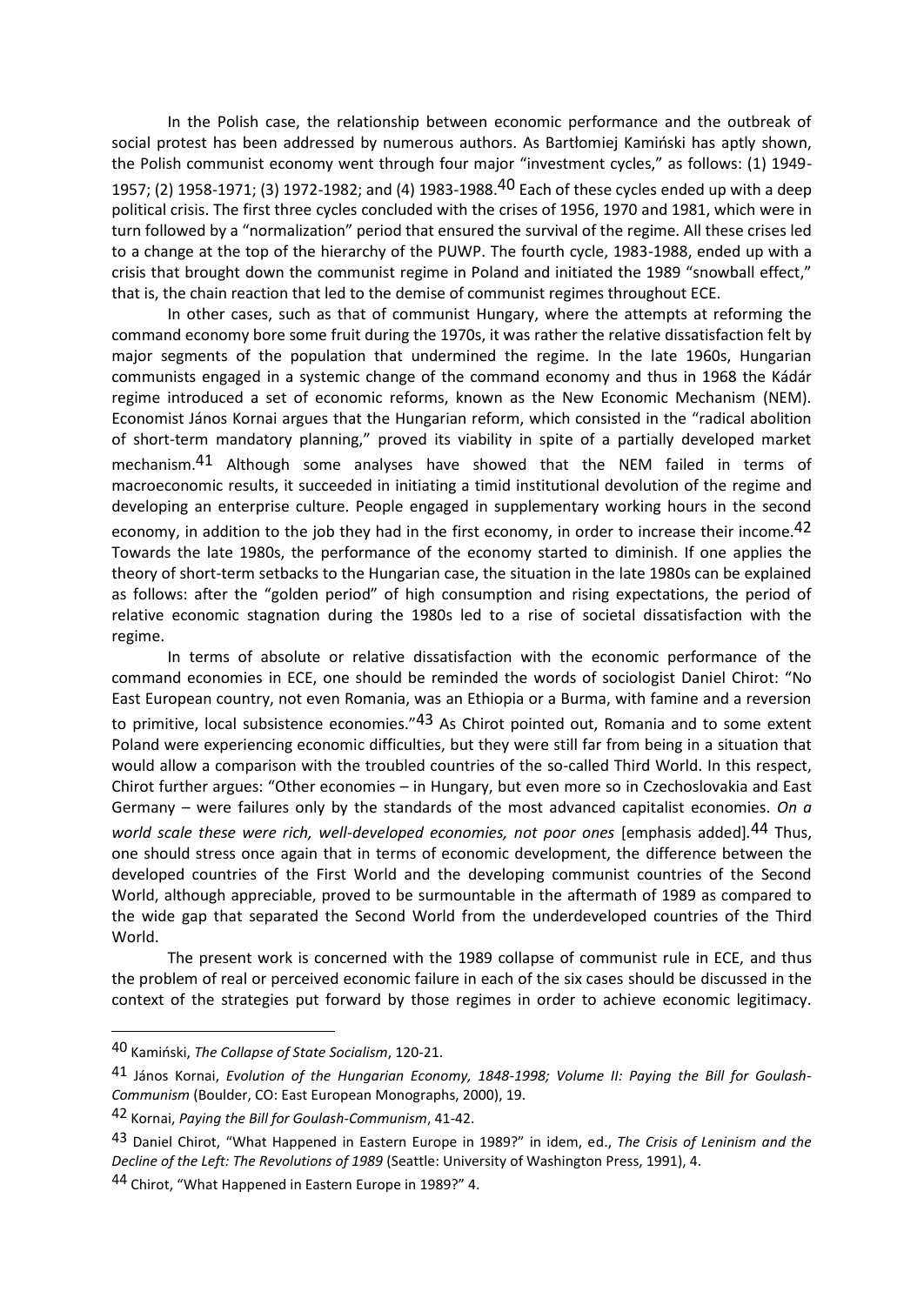Being imposed from without and thus having a fundamental legitimacy deficit, the issue of increasing prosperity and raising the living standards of the population as a means of achieving legitimacy became central for the power elites in Sovietized ECE. Thus, the analysis of the economic factors that contributed to the 1989 demise of the communist regimes examined concentrates on the economic policies adopted by those regimes and their efforts aimed at reconciling their political goals with the social and economic realities. Consequently, issues such as planning mechanisms, organization of production and labor, formation of prices, financial control, and the like are not the main focus of this work.45

*Ideological decay* or the overall erosion of the revolutionary ideology refers to the fading away of the utopian goal of building a radically new, classless society.<sup>46</sup> As far as the present analysis is concerned, this is common for the six countries under discussion, where state socialism was fully institutionalized only through a "second revolution" or a "revolution from above." The "revolutionary struggle" of the local communists did not encompass either a "first revolution" on the model of the Bolshevik Revolution, or a mixture of revolution and independence war on the model of Tito's partisan war in Yugoslavia. Consequently, the communists in the six countries under scrutiny were confined to carry out solely a "revolution from above," which represented the major guiding principle for the relationship between the communist parties in power and the respective societies in the aftermath of the communist takeovers. The concept of "revolution from above" is understood in the terms of Robert C. Tucker's analysis of the "second" Soviet revolution of 1928- 1941. As Tucker puts it: "The revolution from above was a state-initiated, state-directed, and stateenforced process …. State power was the driving force of economic, political, social, and cultural change that was revolutionary in rapidity of accomplishment, forcible methods, and transformative effect."47 A series of events that followed Nikita Khrushchev's "secret speech" in the front of the Twentieth Congress of the CPSU, most prominently the Hungarian revolution of October-November 1956 indicated that ideology undeniably lost its strength in Sovietized Europe.

Ideological decay describes, to use Andrzej Walicki's inspired term, the post-1956 situation in which communism gradually ceased to represent a "unifying Final Goal."<sup>48</sup> Thus, it may be argued that ideology ceased to be a driving force in regime's relationship with the Hungarian society in the aftermath of the 1956 revolution. The same happened in former Czechoslovakia after the suppression of the Prague Spring by the August 1968 Soviet-led invasion of the country by the Warsaw Treaty Organization troops. In other cases, anti-fascism or nationalism acted for a while in support of the respective regimes and thus alleviated the undermining effects of ideological decay. For instance, in the case of East Germany, anti-fascism provided a sort of ideological support for the regime. However, after the suppression of the June 1953 revolt it became quite clear that the bulk of the population did not pay much attention to the GDR propaganda machine that demonized the allegedly "imperialistic" Federal Republic of Germany. On the contrary, the increased migration to West Germany over the period 1953-1961 forced the regime in East Germany to erect the Berlin Wall in August 1961, which underlined the "moral, political, and economic" failure of state socialism in that country.<sup>49</sup> In the case of Romania, ideological decay was alleviated to some extent by the

<sup>45</sup> Włodzimierz Brus, *Histoire économique de l'Europe de l'Est, 1945-1985* (Economic history of Eastern Europe, 1945-1985) (Paris: Éditions La Découverte, 1986) orig. publ. 1981; and János Kornai, *The Socialist System: The Political Economy of Communism* (Oxford: Clarendon Press, 1992).

<sup>46</sup> András Bozóki, "Introduction" to idem, ed., *The Roundtable Talks of 1989: The Genesis of Hungarian Democracy* (Budapest: Central European University Press, Budapest, 2002), xix.

<sup>47</sup> Robert C. Tucker, "Preface" to idem, *Stalin in Power: The Revolution from Above, 1928-1941* (New York: W. W. Norton & Co, 1990), xiv-xv.

<sup>48</sup> Andrzej Walicki, *Marxism and the Leap to the Kingdom of Freedom: The Rise and Fall of the Communist Utopia* (Stanford: Stanford University Press, 1995), 517.

<sup>49</sup> Stefan Wolle, *DDR* (GDR) (Frankfurt/Main: Fischer Verlag, 2004), 46.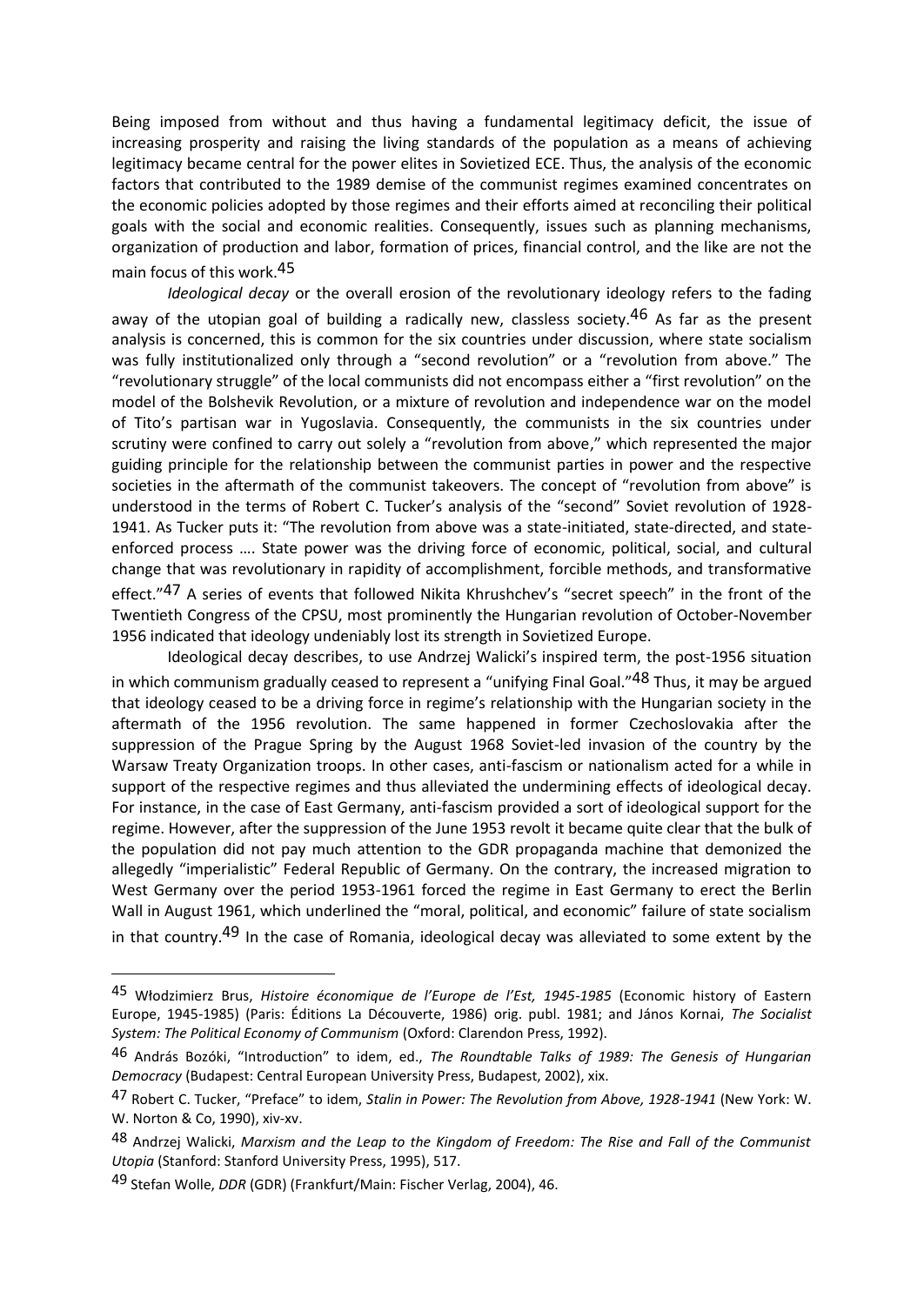communist elite's post-1956 return to traditional values and gradual instrumentalization of nationalism. After 1968, under the rule of Nicolae Ceauşescu, the communist regime in Romania engaged in a sustained policy of assimilating the ethnic minorities, of whom the first target was the Hungarian one. An outburst of ethnic nationalism also occurred in neighboring Bulgaria, where the communist regime under Todor Zhivkov took the decision to accelerate the forced assimilation of the ethnic Turks – a policy that is known as the "revival" or the "regenerative" process – in order to mitigate the popular discontent with regime's economic performance.<sup>50</sup>

*Conjunctural factors.* Contingency also played a role in the unfolding of the 1989 events in ECE. Consequently, the present analysis stresses the role of conjunctural factors in the inception and unfolding of the revolutions of 1989. Conjunctural factors are of two kinds: (1) internal; and (2) external.<sup>51</sup> With regard to the 1989 collapse of communist rule in ECE, one can mention the following internal conjunctural factors: natural catastrophes (earthquakes, floods, drought or unusually mild weather), coming of age of a new generation, etc. In the case of Romania, a major internal conjunctural factor was the coming of age of the 1967-1969 baby boom resulted from the policy of forced natality launched by Ceauşescu after his coming to power in 1965. As many participants to the 1989 events in Timişoara and Bucharest pointed out, the exceptionally mild weather for the month of December also played a role in the way the 1989 events unfolded in Romania.

External conjuncture had a direct impact on the breakdown of all the six communist regimes in ECE. International media, Radio Free Europe most prominently, contributed heavily to the initiation of the chain reaction throughout ECE. By broadcasting continuously the news about the initiation of the 1989 changes in Poland, these radio stations prepared the opposition groups and the populations in neighboring countries for a possible similar change. Three other external conjunctural factors have been invoked in relation to the 1989 revolutions: (1) the Vatican; (2) the Regan; and (3) the Gorbachev factors. For instance, the 1978 election of a Polish Pope had a direct influence on the development of dissident stances in Poland in the late 1970s and throughout the 1980s. This factor has to be considered especially when discussing the initiation of the 1989 revolutions in Poland. Similarly, one has to consider the project of the American President Ronald Reagan (1981-1989) of establishing a high-tech spatial weapon system that weakened the Soviet Union both economically and militarily, and thus influenced the Soviet politics in ECE. Also, one cannot explain the chain reaction that took place in 1989 in ECE without considering interdependence and focusing on the "snowballing effect." Of all these factors, the Gorbachev factor and the "snowballing effect" deserve further discussion.

Mikhail S. Gorbachev became secretary general of the Communist Party of the Soviet Union in March 1985. The launch of his domestic *perestroika* had an immense impact on the communist regimes in ECE. As Leszek Kołakowski notes: "Among the many factors, the personal contribution of Mikhail Sergeevich Gorbachev cannot be omitted, though it is evident that he both shaped events and was shaped by them."<sup>52</sup> Gorbachev's insistence on the need for "renewal" and "new thinking" revealed the crisis of the Soviet system. As Kołakowski further notes: "Still, by repeatedly insisting that fundamental though ill-defined changes were urgently needed, he revealed the empire's lack of self-confidence."<sup>53</sup> The Soviet policy of non-intervention during the year 1989 eased the way towards non-violent revolutions in ECE, with the notable exception of Romania. As Archie Brown aptly puts it: "The key to change in Eastern Europe was Gorbachev's decision in principle to abandon Soviet foreign military interventions and his refusal to contemplate resort to them, even when the

<sup>50</sup> Crampton, *A Concise History of Bulgaria*, 204-205.

<sup>51</sup> Nørgaard and Sampson, "Poland's Crisis," 780.

<sup>52</sup> See Leszek Kołakowski, "Amidst Moving Ruins," in Tismăneanu, ed., *The Revolutions of 1989*, 56; orig. publ. 1992.

<sup>53</sup> Kołakowski, "Amidst Moving Ruins," 56.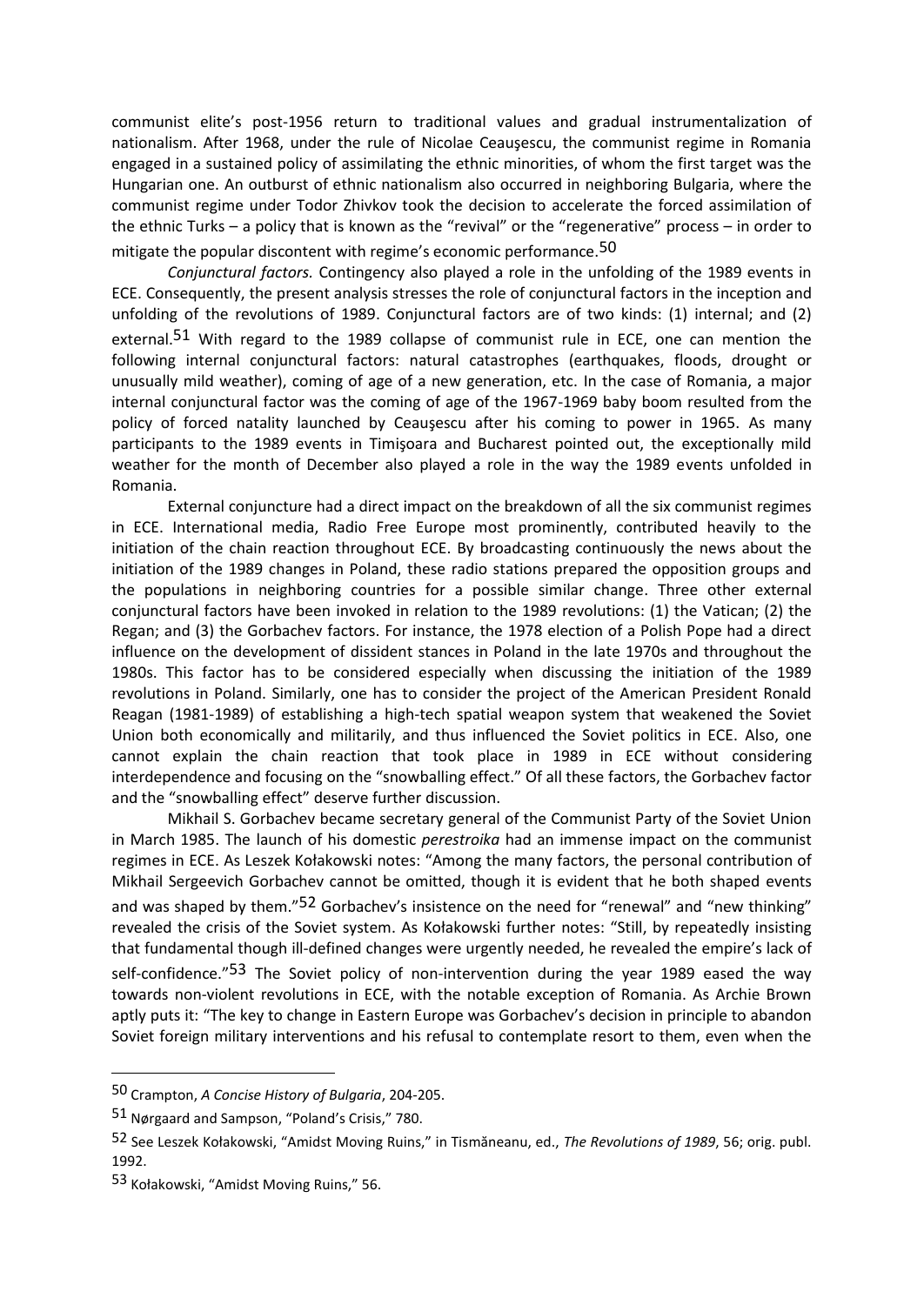Soviet Union was faced with an utterly changed relationship with the area it had controlled since the end of the Second World War." 54

After 1968, the relations between the USSR and the Sovietized countries of ECE stayed under the sign of the Brezhnev Doctrine, which asserted that the USSR had the right to intervene in any country in which the communist government was threatened. After Gorbachev's coming to power, things changed fundamentally but the leaders of the Sovietized countries in ECE seemed not to understand that. As Aleksandr Yakovlev confessed in a book-length interview with Lilly Marcou: "The former leaders of the East European countries did not take seriously, did not want to believe what Mikhail Sergeyevich kept telling them: 'From now on, the political choice in these countries belongs to their peoples, everything is going to be done in accordance with their options.<sup>"55</sup> Thus, under Gorbachev, the Sinatra Doctrine replaced the Brezhnev Doctrine and this was made clear by the Soviet Foreign Ministry spokesman, Gennady Gerasimov, on 25 October 1989. Gerasimov defined the so-called Sinatra Doctrine by stating that every country must decide for itself the path to be pursued and referring to Frank Sinatra's song "I did it my way."56

The collapse of the communist regimes in ECE cannot be discussed apart from the events in neighboring countries. The "snowball" effect, namely the unfolding of events during the year 1989, had a decisive role in creating a special state of mind throughout the region, at both the level of the communist ruling elites and the level of the populations. It was, obviously, a regime that did not collapse because of the snowball effect, and this was that of communist Poland. In the case of Poland, the election of a Polish Pope in 1978 was a major conjunctural factor that contributed in the long run to the collapse of communism. The Polish Roundtable Agreements, concluded on 5 April 1989 initiated the "snowballing effect" which lasted until 22 December 1989 when the Romanian communism was brought down by a violent revolution. For reasons that are explained below, it was Hungary that followed suit. The "negotiated revolution" in Hungary was influenced by the Polish Roundtable Talks. As András Bozóki puts it: "The political use of the phrase 'Roundtable' entered the vocabulary of the Hungarian opposition after the Polish Roundtable talks."57 The Hungarian democratic opposition successfully applied the Polish model of Roundtable talks to their country and thus completed the first, "negotiated" phase of the 1989 revolutions. In the Romanian case, witness accounts show that the breakdown of communist regimes, from Poland and Hungary to the neighboring Bulgaria, created a special state of mind among Romania's population. Furthermore, the true meaning of the 1989 events in ECE could not escape to those who served the regime, first and foremost to the secret police agencies. Due to the "snowballing effect," a large number of the secret police commanders and party activists remained mostly passive during the revolutionary events of 1989.

*Nation-specific factors.* As shown above, the 1989 revolutions were non-violent (the Romanian exception notwithstanding), non-ideological and were not carried out in the name of a particular class. However, the particular aspects related to the inception, unfolding and outcome of those events need further explanation. For instance: Why it was exactly in Poland that the 1989 chain reaction was initiated? Why only Hungary emulated the Polish model of a "negotiated revolution"? Why it was only in Romania that the communist regime went down violently? In order to answer such questions one should identify a set of nation-specific factors that would enable us ascertain the intricate relationships between regime and society in ECE, focusing on patterns of compliance or conflict with authority. Thus, the present analysis considers that the 1989 sequence of

<sup>54</sup> Archie Brown, *The Gorbachev Factor* (Oxford: Oxford University Press, 1996), 249.

<sup>55</sup> Alexandre Yakovlev, *Ce que nous voulons faire de l'Union Soviétique: Entretien avec Lilly Marcou* (Paris: Éditions du Seuil, 1991).

<sup>56</sup> Timothy Garton Ash, *In Europe's Name: Germany and the Divided Continent* (New York: Vintage Books, 1994), 4.

<sup>57</sup> Bozóki, "Introduction" to idem, ed., *The Roundtable Talks of 1989*, xvii.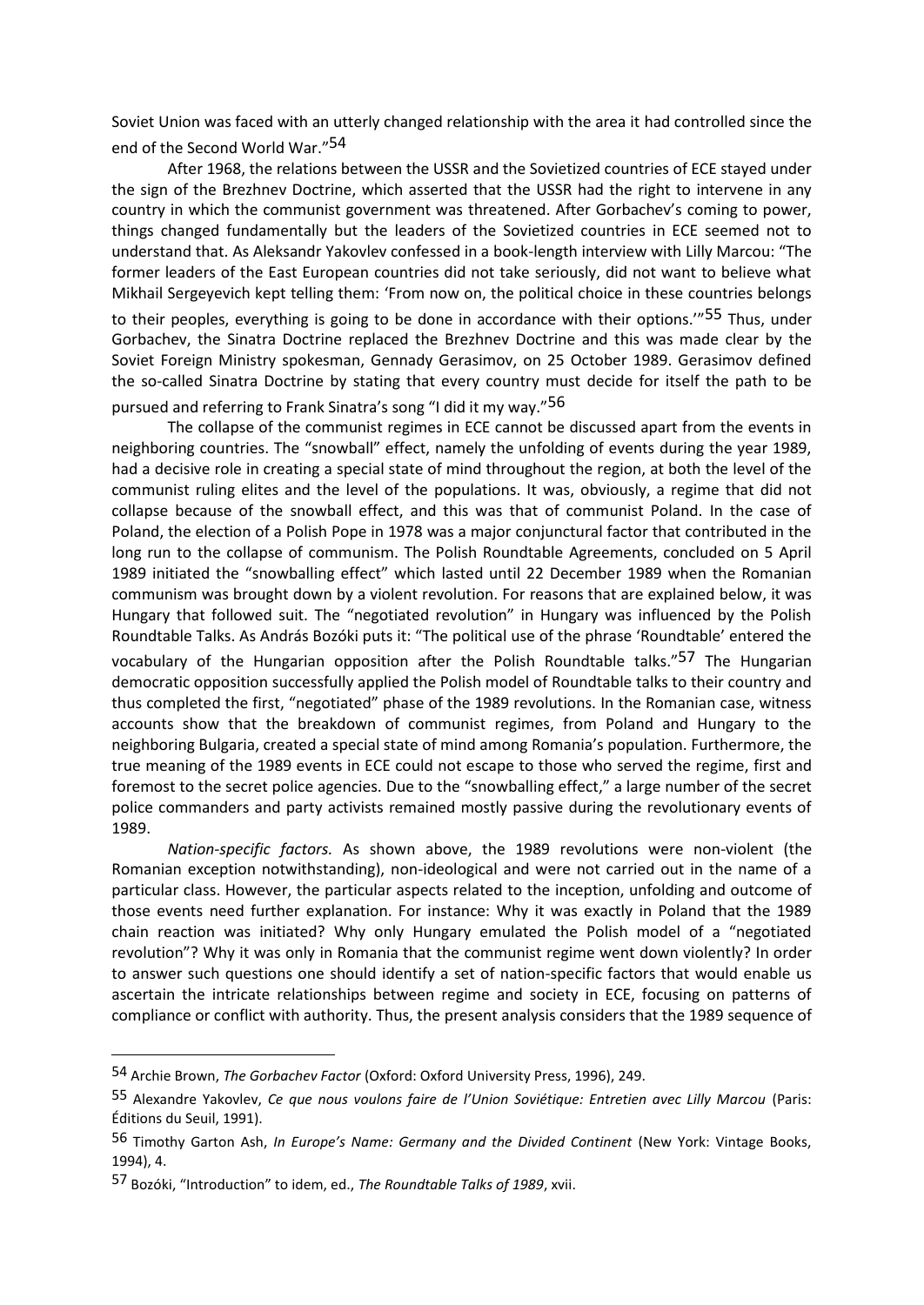collapse came into being due to the particular way in which regime and society reacted, in each of the six countries under scrutiny, to the structural and conjunctural factors discussed above. Therefore, the place each of the six countries eventually occupied in this sequence was determined by the particular ways in which power elites and social actors responded to economic failure and ideological decay and to the external or internal conjuncture. The solutions for solving the crisis of state socialism conceived by power elites and social actors in each particular context also determined the occurrence of a negotiated, i.e., peaceful or of a non-negotiated, i.e., violent type of revolution.

The quest for specific patterns of interaction between regime and society brings us to the study of cultural values, attitudinal patterns and behavioral propensities. It may be argued that culture provides a framework through which incumbents – political leaders or power elites – tend to understand the claims and actions of their opponents and react to them, and vice versa. Thus, as Marc Howard Ross puts it: "Culture offers significant resources that leaders and groups use as instruments of organization and mobilization."58 This author employs the concept of *political culture* in order to analyze the specific relationships between political structures and cultures, as well as the particular patterns of interaction between regime and society for the six countries under scrutiny. The purpose of such an analysis is to explain the nature of change, i.e., violent or nonviolent, as well as the reason why each country occupied its particular place in the aforementioned sequence of collapse, i.e., Poland-Hungary-East Germany-Czechoslovakia-Bulgaria-Romania. In their 1963 classic work, *The Civic Culture: Political Attitudes and Democracy in Five Nations*, Gabriel A. Almond and Sidney Verba define the concept as follows: "The term 'political culture' thus refers to the specifically political orientations – attitudes towards the political system and its various parts, and attitudes toward the role of the self in the system…. It is a set of orientations toward a special set of social objects and processes."<sup>59</sup> Subsequent definitions did not depart much from the initial understanding of the concept. For instance, Almond and Bingham Powell Jr. proposed a brief definition that reads as follows: "A political culture is a particular distribution of political attitudes, values, feelings, information and skills. As people's attitudes affect what they will do, a nation's political culture affects the conduct of its citizens and leaders throughout the political system."60 Verba provided an insightful and easily remembered definition of political culture by stating that it explains how "people respond to what they perceive of politics and how they interpret what they see."61

Numerous authors have emphasized the importance of political culture theory for explaining the intricate relationship between attitudes and behaviour under communist rule. Archie Brown aptly pointed out: "The peculiar relevance of the study of 'political culture' in relation to change and continuity in Communist states lies in the fact that the goals of total political, economic and cultural transformation have been pursued by ruling Communist Parties in societies with the most diverse historical and cultural traditions."<sup>62</sup> Archie Brown's scholarship on political cultures in communist regimes deserves a particular attention. According to Brown, political culture is: "The subjective

<sup>58</sup> See Marc Howard Ross, "Culture and Identity in Comparative Political Analysis," in Mark Irving Lichbach and Alan S. Zuckerman, *Comparative Politics: Rationality, Culture, and Structure* (Cambridge: Cambridge University Press, 1997), 52, 60.

<sup>59</sup> Gabriel A. Almond and Sydney Verba, *The Civic Culture: Political Attitudes and Democracy in Five Nations* (Newbury Park, CA: Sage Publications, 1989), 12.

<sup>60</sup> Gabriel A. Almond and G. Bingham Powell Jr., *Comparative Politics Today: A World-View* (New York: Harper Collins, 1992), 39.

<sup>61</sup> Sidney Verba, "Comparative Political Culture," in Louis J. Cantori, ed., *Comparative Political Systems* (Boston: Holbrook Press, 1974), 227.

<sup>62</sup> Archie Brown, "Introduction" to Archie Brown and Jack Gray, eds., *Political Culture and Political Change in Communist States* (London: Macmillan, 1977), 1.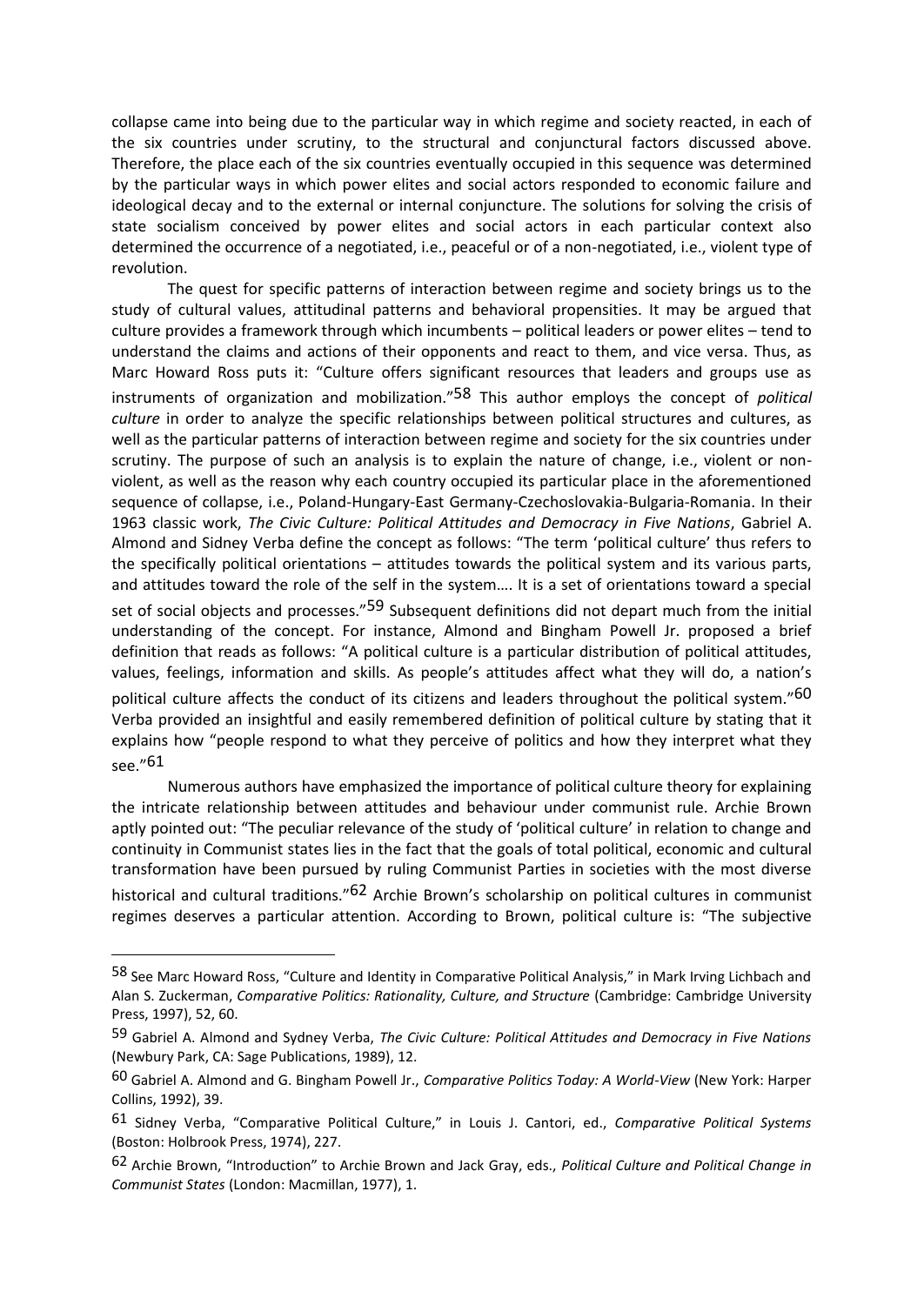perception of history and politics, the fundamental beliefs and values, the foci of identification and loyalty, and the political knowledge and expectations which are the product of the specific historical experience of nations and groups."<sup>63</sup>

As Jowitt perceptively observed, numerous analyses of communist regimes "tended to discount or neglect the role of culture, largely because the relationship between regime and society was viewed simply as a pattern of domination-subordination."<sup>64</sup> The same author insists on the necessity to analyze "the visible and systematic impact society has on the character, quality, and style of political life" in order to explain the nature of communist political structures and cultures. According to Jowitt, political culture is: "The set of informal, adaptative postures – *behavioral and attitudinal* – that emerge in response to, and interact with, the set of formal definitions – ideological, policy and institutional – that characterize a given level of society [emphasis added]." By focusing on both attitudes and behavior, as Jowitt suggests, the present work discusses the patterns of conduct of power elites and social actors throughout the communist period, thus acknowledging that, in their quest for creating radically new polities on the Soviet model, the party-states in ECE engaged in a sustained effort of imposing from above new political values. The process of political socialization under the communist regimes displayed two contrasting facets. New, official and "sound," values were inculcated during adolescence and adulthood through schooling and socialization within official organizations, as well as by the centrally controlled mass media. At the same time, old, traditional values proved to be more resilient than previously thought and were handed down to younger generations within the family environment and contributed to the development of oppositional stances towards the regime.

This paper draws on the three types of political culture defined by Jowitt: elite, regime and community political culture. "Elite political culture" is defined as: "A set of informal adaptative (behavioral and attitudinal) postures that emerge as response to and consequence of a given elite's identity-forming experiences." "Regime political culture" is understood as: "A set of informal adaptative (behavioral and attitudinal) postures that emerge in response to the institutional definition of social, economic, and political life." Finally, "community political culture" is defined as: "A set of informal adaptative (behavioral and attitudinal) postures that emerge in response to the historical relationships between regime and community."<sup>65</sup> Of the three types of political culture discussed above, two – regime and community political cultures – are essential in explaining the collapse of communist rule in ECE. Instead of a classless society, in the Sovietized countries of ECE a dichotomous, adversarial picture of society gradually emerged. Those societies became increasingly polarized and divided into *us* (the population, including those members of the elite who turned against the regime) and *them* (the regime, i.e., the nomenklatura and the secret police, as well as those members of the elite – be it cultural, technical or military, who chose to remain faithful to it).

Two political (sub)cultures – regime and community – which became truly adversarial by the end of the 1980s, are crucial in explaining the 1989 phenomenon in ECE. One should examine, however, both beliefs and actions, and addresses both attitudinal *and* behavioral patterns that emerged during the communist period at the regime and community levels. The interplay of these attitudinal and behavioral patterns determined the specific nature of the 1989 revolutions in each of the six countries discussed. In the terms of the present analysis, the regime political culture is understood as the official political culture, i.e., the political culture of the respective communist regime (Polish, Hungarian, East German, Czechoslovak, Bulgarian or Romanian). As of community political culture, the most significant are its sub-cultures that are defined as the political cultures of resistance against the regime. Thus, the two nation-specific factors that determined the nature (violent or non-violent), as well as the outcome of the 1989 revolutions in ECE are: (1) *the political* 

<sup>63</sup> Brown, "Introduction," 16-18.

<sup>64</sup> Kenneth Jowitt, *New World Disorder: The Leninist Extinction* (Berkeley: University of California Press, 1992), 51.

<sup>65</sup> Jowitt, *The Leninist Extinction*, 51-52 and 54-56.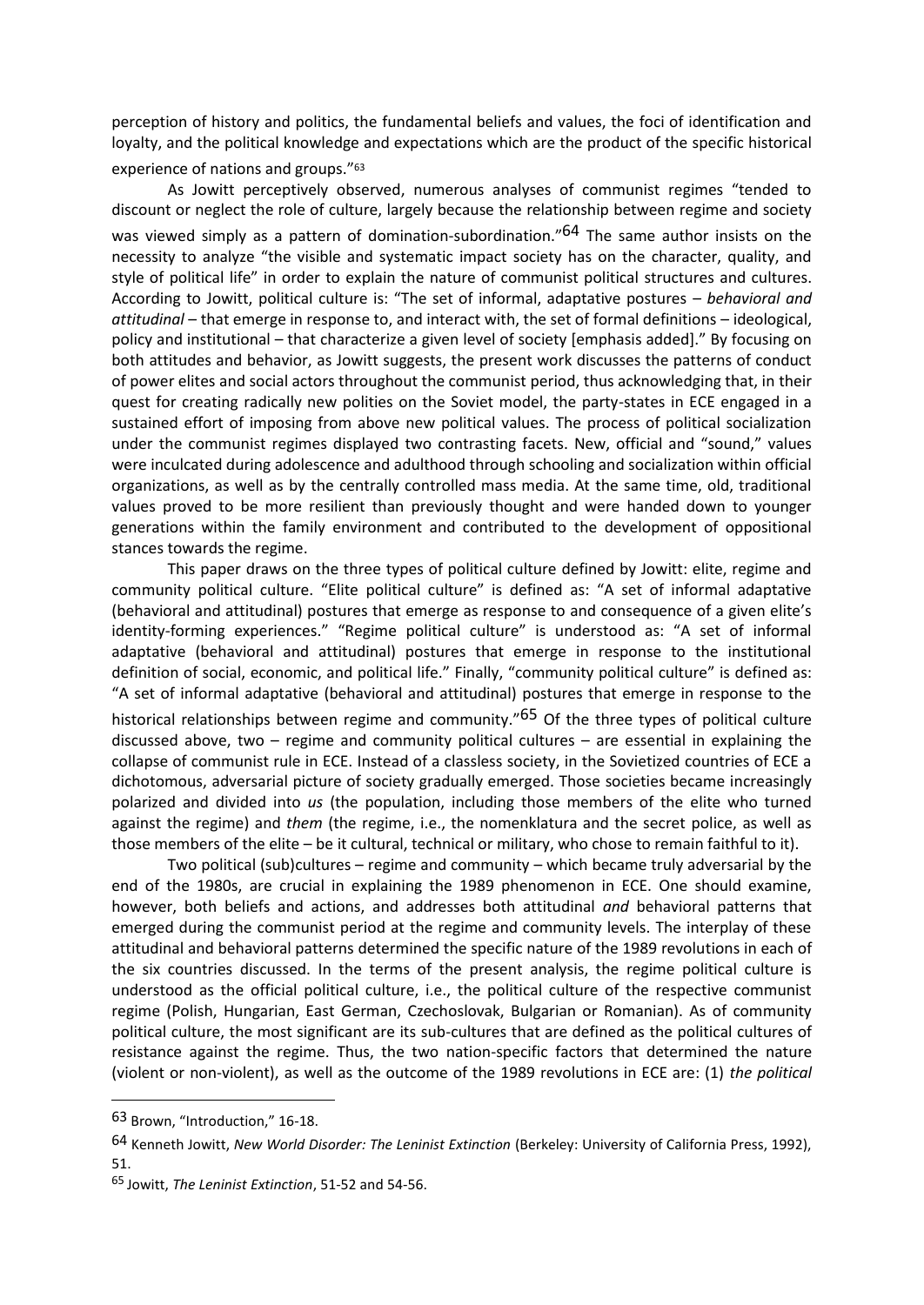*culture of the respective communist regime*; and (2) *the political culture(s) of resistance against that regime*.

On the Nature of the 1989 Revolutions

The nature of the 1989 revolutions in ECE, i.e., negotiated or non-negotiated, violent or non-violent, was primarily determined by two important aspects of regime and, respectively, community political cultures: (1) the monolithism of the power elite and the problem of its subordination to, or emancipation from, the Soviet Union; and (2) the existence of political alternatives to the ruling power within society. Where the power elite was compelled to offer a "tacit deal" to the society at large due to an intricate interplay between path dependence, agency and contingency, political bargaining became a major element of both regime and community political cultures. As already mentioned, the revolutionary changes of 1989 originated in the camp of "national-accommodative" communist dictatorships, i.e. in Poland and Hungary. Looking back at the moment of the communist takeovers, one can establish a relationship between the degree of destruction suffered by the countries under analysis during World War II and the level of violence applied by the Stalinist elite during the "revolution from above" carried out in the respective countries. If one looks at capital losses suffered by a series of countries in ECE during the war, relative to their national incomes in 1938, one finds the following figures: Poland – 350 percent; Yugoslavia – 274 percent; Hungary – 194 percent; Czechoslovakia – 115 percent; Bulgaria – 33 percent; and Romania – 29 percent.<sup>66</sup>

Poland and Hungary, which initiated the 1989 sequence of collapse, were the countries that suffered the most, alongside former Yugoslavia, during World War II. In these two countries, the power elite proved to be less monolithic and splits at the top did take place. Thus, in Poland splits at the top of the Polish United Workers Party (PWUP) occurred in 1956, 1970 and 1981. In Hungary, a split at the top of Hungarian Socialist Workers' Party's (HSWP) permitted the 1956 Revolution to unfold instead of being brutally repressed immediately. Furthermore, the division between "softliners" and "hardliners" within the power elite made possible the "negotiated revolutions" in Poland and Hungary. In 1989, the solution of opening the negotiations with the political opposition was perceived at the time by the moderates within the ruling communist elites as the most appropriate way of surviving politically into the new order. The initiation of the Roundtable Talks in Poland marked the "strategic compromise" that led to a negotiated transition in that country and influenced the course of events in Hungary.

In the former GDR, the task of economic recovery was not only huge due to the high level of war destruction, but was also complicated further because of the Soviet dismantling of production facilities. For its part, Czechoslovakia ranked only the fourth in terms of capital losses relative to its 1938 national income, as shown by the figures mentioned above. Therefore, when the communist takeovers occurred a significant discrepancy existed between the two countries in terms of initial economic conditions. In spite of such discrepancy, one can note a striking similarity between GDR and Czechoslovakia in terms of cohesion of the power elite and its subservience to the Soviet Union. In both countries, the ruling elites displayed a high degree of unity and when more or less significant splits at the top nevertheless occurred, emancipation from to the Soviet Union never became an issue. The Stalinist power elites in Bulgaria and Romania, which did not face the enormous task of postwar reconstruction, proceeded to their "revolutions from above" by making extensive use of random terror. However, the difference between the two communist dictatorships was that the Romanian communists gradually emancipated themselves from Moscow after 1956, while the Bulgarian communists did not. These two countries were the last in row to exit from communism during the revolutionary year 1989. Thus, one should note that in those countries where the power elites proved to be monolithic, either because of a higher degree of institutionalization of the ruling communist party (like in East Germany and Czechoslovakia) or due to a "patrimonial" type of state

<sup>66</sup> Quoted in Aldcroft and Morevood, *Economic Change in Eastern Europe*, 92.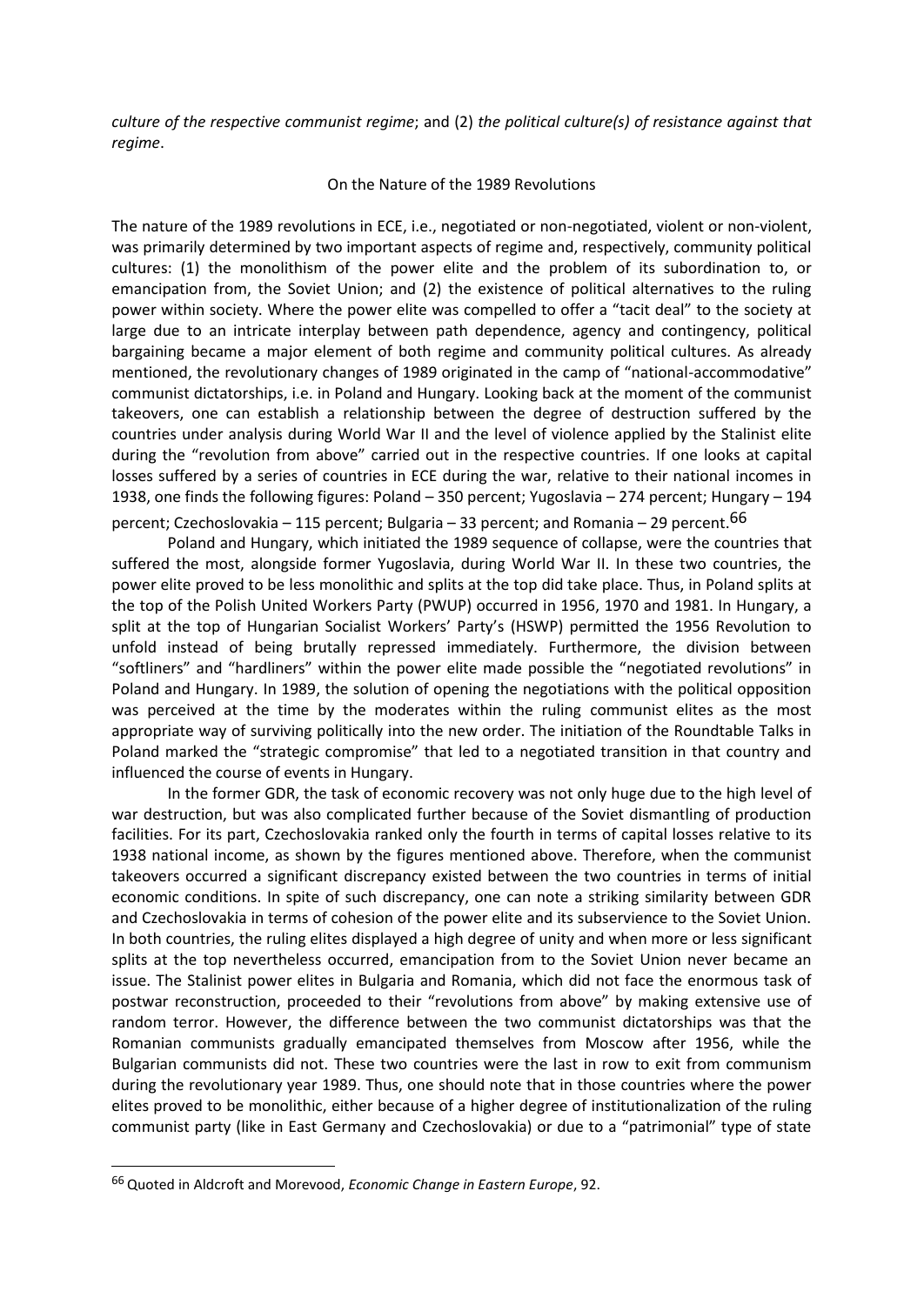socialism (Bulgaria and Romania) the regime change was non-negotiated and occurred only in the favorable context determined by the "negotiated revolutions" in Poland in Hungary. The nonnegotiated revolutions in East Germany, Czechoslovakia and Bulgaria were also non-violent. It was only in Romania, where the communist power elite emancipated itself from the Soviet Union, that the repressive apparatus was given the order to fire at the anti-regime protesters and provoked a bloodbath in 1989.

Another major factor that determined the nature of regime change was the development of political alternatives to the communist power within the respective societies. Communist regimes in ECE did not collapsed because of dissident actions or because of working-class protests. As Pollack and Wielgohs put it: "It is widely uncontroversial in the academic literature that dissidence, opposition, and even the mass protests in the fall of 1989 were not the decisive causes for the collapse of the system."67 As Juan J. Linz and Alfred Stepan aptly observed, in comparison with opposition parties in Spain, Uruguay and Chile, which articulated alternative political programs before the regime change, the opposition groups in Central Europe did not devise alternative political programs before 1989.<sup>68</sup> Dissident networks that developed in Poland and Hungary prior to the revolutionary year 1989 did contribute to the negotiated nature of the regime change because the structured opposition became a major political actor during the roundtable talks in both cases. In peasant societies that were practically modernized by the communist regimes, such as Romanian and Bulgaria, opposition to the communist rule developed slowly. Clientelism and cooptation functioned quite well until the economic crisis made large segments of the population think in terms of biological survival. Dissident networks did not appear and cross-class alliances did not emerge in such societies. As a consequence, communist successor parties emerged as the most powerful contenders for power in post-communism both in Bulgaria and Romania.

Two fundamental features of the regime political culture determined practically the nature of the 1989 revolution in each of the six countries under discussion: (1) the cohesion of the power elite; and (2) the degree of emancipation of the respective elite from the Soviet Union. The communist regimes that experienced early, though failed, attempts at emancipating themselves from Moscow by establishing a national "path to socialism" and were confronted with major mass protests from below, adopted a negotiated solution in 1989. Those communist regimes whose power elites proved to be monolithic, but did not emancipate themselves from Moscow, went through non-negotiated but non-violent revolutions in 1989. In the Bulgarian case, however, it was a palace coup that preceded the 1989 revolution. Where the power elite was monolithic, but emancipated itself from Moscow, and this happened only in the case of communist Romania, the revolution was not only non-negotiated, but also violent, since the regime felt confident enough as to order the repression apparatus to shoot to kill and had its orders obeyed in the first stage of the revolution.

To conclude, there were three configurations linking the monolithism of the power elite with the degree of structuring of societal opposition and the level of emancipation from Moscow that emerged in 1989 and determined the nature of the respective revolutions, as follows: (1) factionalism of the power elite that provoked major splits at the top of the communist hierarchy and a structured societal opposition, in the conditions of a failed emancipation from Moscow led to "negotiated revolutions" (Poland and Hungary); (2) monolithism of power elite and a less structured societal opposition, in the conditions of a lack of emancipation from Moscow led to non-negotiated non-violent revolutions, i.e. regime "implosion" or palace coup followed by unprecedented popular mobilization in support of the opposition (former GDR and Czechoslovakia; Bulgaria); and (3) monolithism of power elite and a less structured societal opposition, in the conditions of the

<sup>67</sup> Detlef Pollack and Jan Wielgohs, "Introduction" to idem, eds., *Dissent and Opposition in Communist Eastern Europe: Origins of Civil Society and Democratic Transition* (Aldershot, UK: Ashgate, 2004), xv. <sup>68</sup> Linz and Stepan, *Problems of Democratic Transition and Consolidation*, 247.